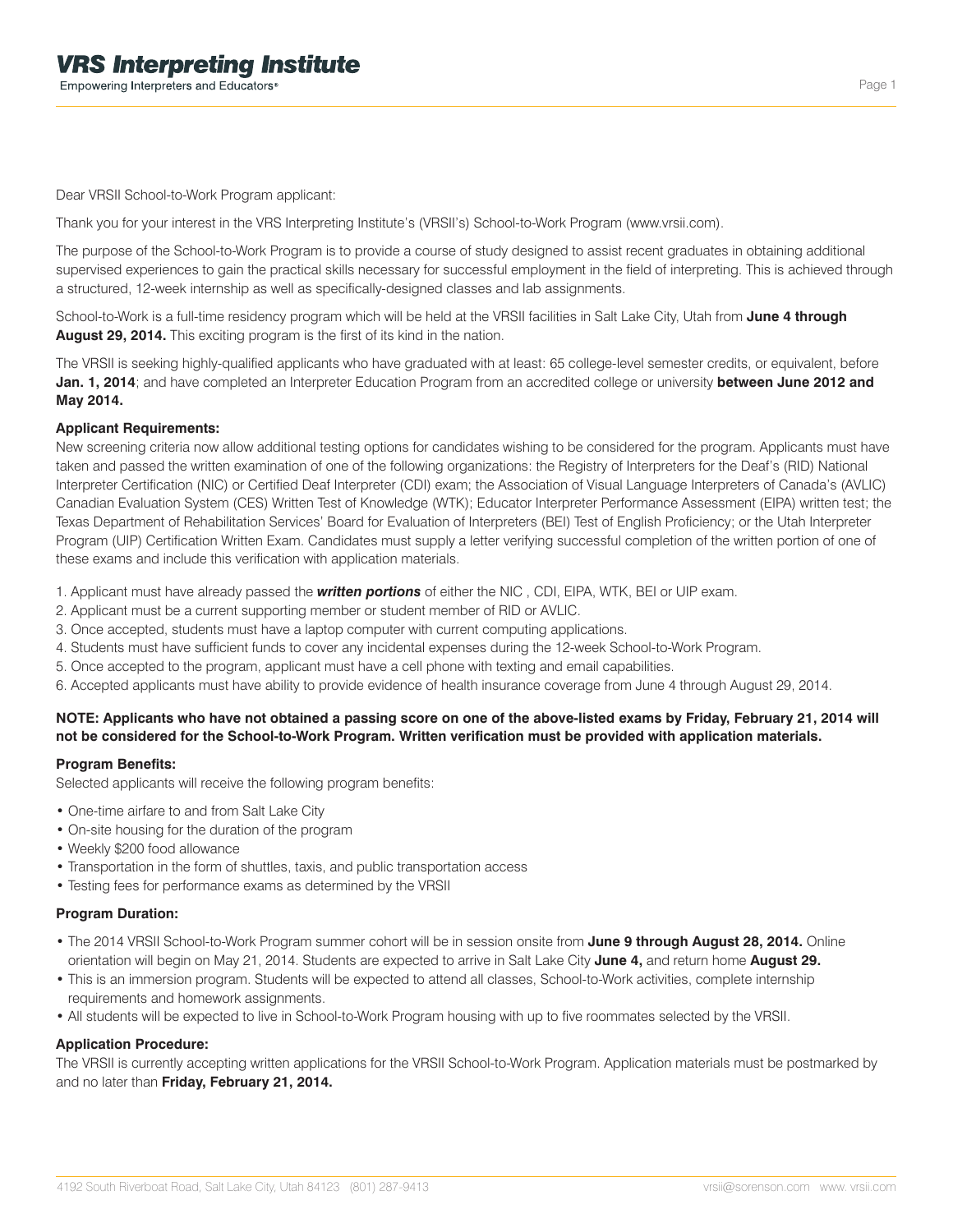Phase 1: If applicants successfully pass the initial written pre-screening phase, they will be invited to interview with the VRSII faculty for Phase 2 of the application process. Applicants who successfully pass the written phase will be notified by **Friday, March 7, 2014.**

Phase 2: The interview phase will be conducted via video conference in American Sign Language. Appointments for the interview will be scheduled via email, and instructions will be emailed to the applicant describing the interview process.

Phase 3: Those who successfully pass the interview will be asked to take the performance phase of the application process by **Monday, March 24, 2014.** Candidates who successfully pass the performance and interview process will be notified of their initial acceptance to the School-to-Work Program, via email, on **Monday, April 21, 2014.** 

Phase 4: Applicants must notify the VRSII, in writing, of their acceptance and include a \$200 deposit for their apartment postmarked by, and no later than, **Wednesday, April 23, 2014.** 

Phase 5: Final acceptance into the School-to-Work Program is dependent on the applicant passing a criminal background check and drug test which must be completed by **Wednesday, April 30, 2014.** The VRSII will email instructions to initial candidates about how to complete the background check and drug screen processes.

This information packet includes everything needed to apply for the School-to-Work Program. Please review all materials carefully.

#### **Information included in the application packet:**

- Application Checklist
- Application for Admissions
- Letter of Recommendation Instructions (3)
- Admission Essay Instructions
- STW Terms and Conditions
- Sorenson Communications Policies (Drugs/Alcohol)
- Internet Use Policy
- Dress Code Policy
- Housing Terms
- Utah Interpreter Program Temporary Student Permit Application
- Research Consent Form
- Photographic Release Form
- Evidence of Health Insurance Coverage from **June 4 through August 29, 2014.**

**NOTE: If an applicant does not currently have health insurance, documentation may be provided that demonstrates that coverage may be obtained upon acceptance to the School-to-Work Program. Information must include the insurance company's name and contact information as well as a statement from the insurance company verifying eligibility for this program.**

Please follow the application checklist to ensure you complete all components of the application and mail materials postmarked by and no later than **Friday, February 21, 2014.** Don't hesitate to contact the VRSII with any questions you may have about the program at vrsii@sorenson.com.

We look forward to receiving your application materials.

arge Ball

Carolyn Ball, PhD Executive Director VRS Interpreting Institute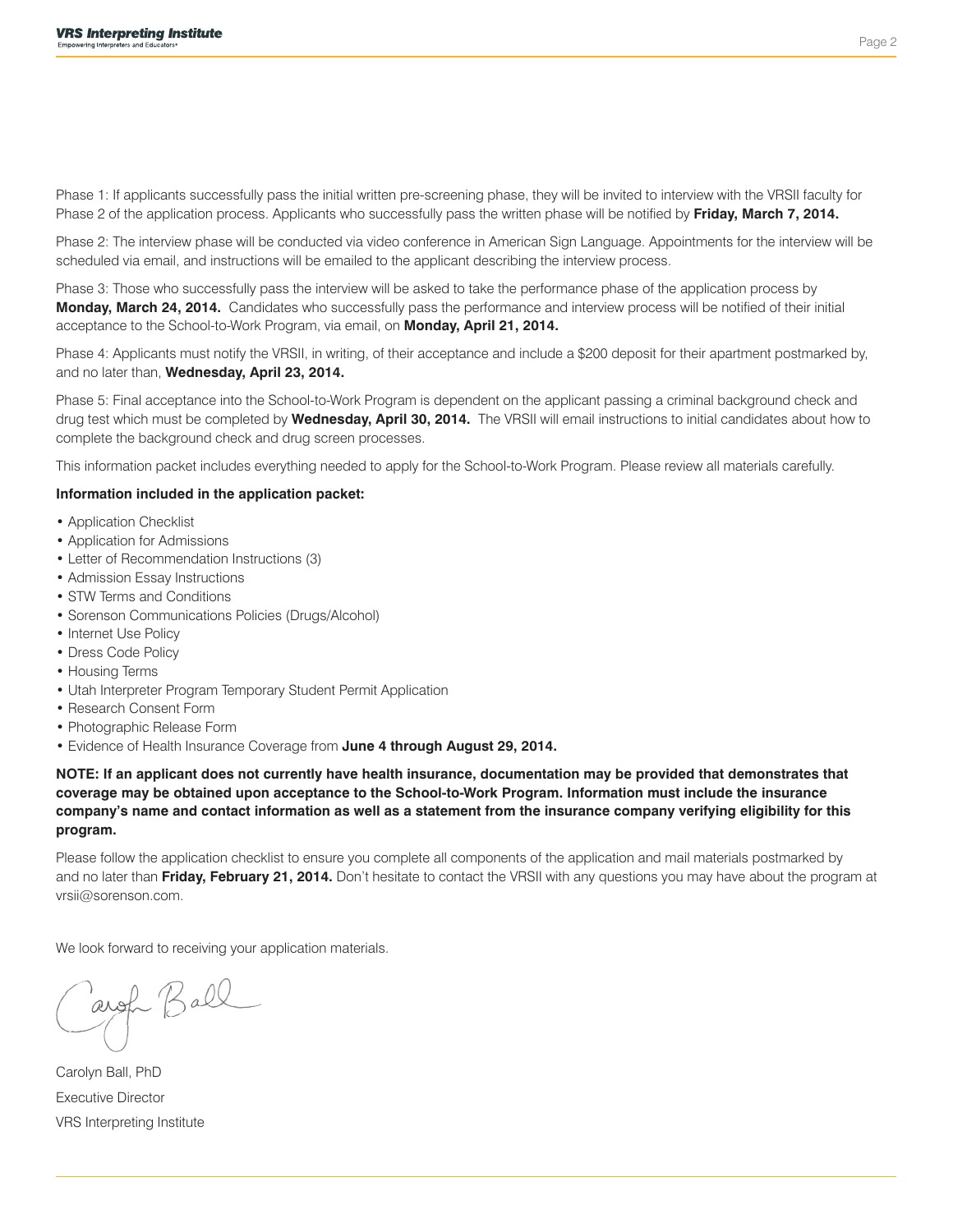# Application Checklist:

## **Application Checklist:**

Please complete the following application components and include them in your mailed application packet. All materials should be postmarked no later than **Friday, February 21, 2014** to be considered for the VRS Interpreting Institute (VRSII) School-to-Work Program. Incomplete applications will not be reviewed.

 Current resume reflecting all educational and employment experience

### Completed Application Form

 Three completed Admissions Essays

- Verification of completion of one of the following *written exams*: RID's National Interpreter Certification (NIC) or Certified Deaf Interpreter (CDI) exam; AVLIC's Canadian Evaluation System (CES) Written Test of Knowledge (WTK); Educator Interpreter Performance Assessment (EIPA) written test; the Texas Department of Rehabilitation Services' Board for Evaluation of Interpreters (BEI) Test of English Proficiency; or the Utah Interpreter Program (UIP) Certification Written Exam.
- Verification of Interpreter Training Program completion and 65 college semester credits (or equivalent) required for acceptance into the STW program/Official Transcripts (Note: Only original copies of official transcripts marked "issued to student" will be accepted. No photocopies.)
- Three Letters of Recommendation (mailed directly from the recommender in the included envelopes)
- Signed School-to-Work Program Terms and Conditions Form
- Signed Drug/Alcohol Policy
- Signed Internet Use Policy
- Signed Housing Contract
- Signed Dress Code Policy
- Completed Utah Interpreter Program Temporary Permit Application
- Signed Research Consent Form
- Signed Photographic Release Form

 Evidence of health insurance coverage June 4, 2014 through August 29, 2014.

| Mail application materials to: | Please contact us with any questions: |
|--------------------------------|---------------------------------------|
| School-to-Work Program         | (801) 287-9413                        |
| c/o VRS Interpreting Institute | www.vrsii.com                         |
| 4192 S. Riverboat Road         | vrsii@sorenson.com                    |
| Salt Lake City, Utah 84123     |                                       |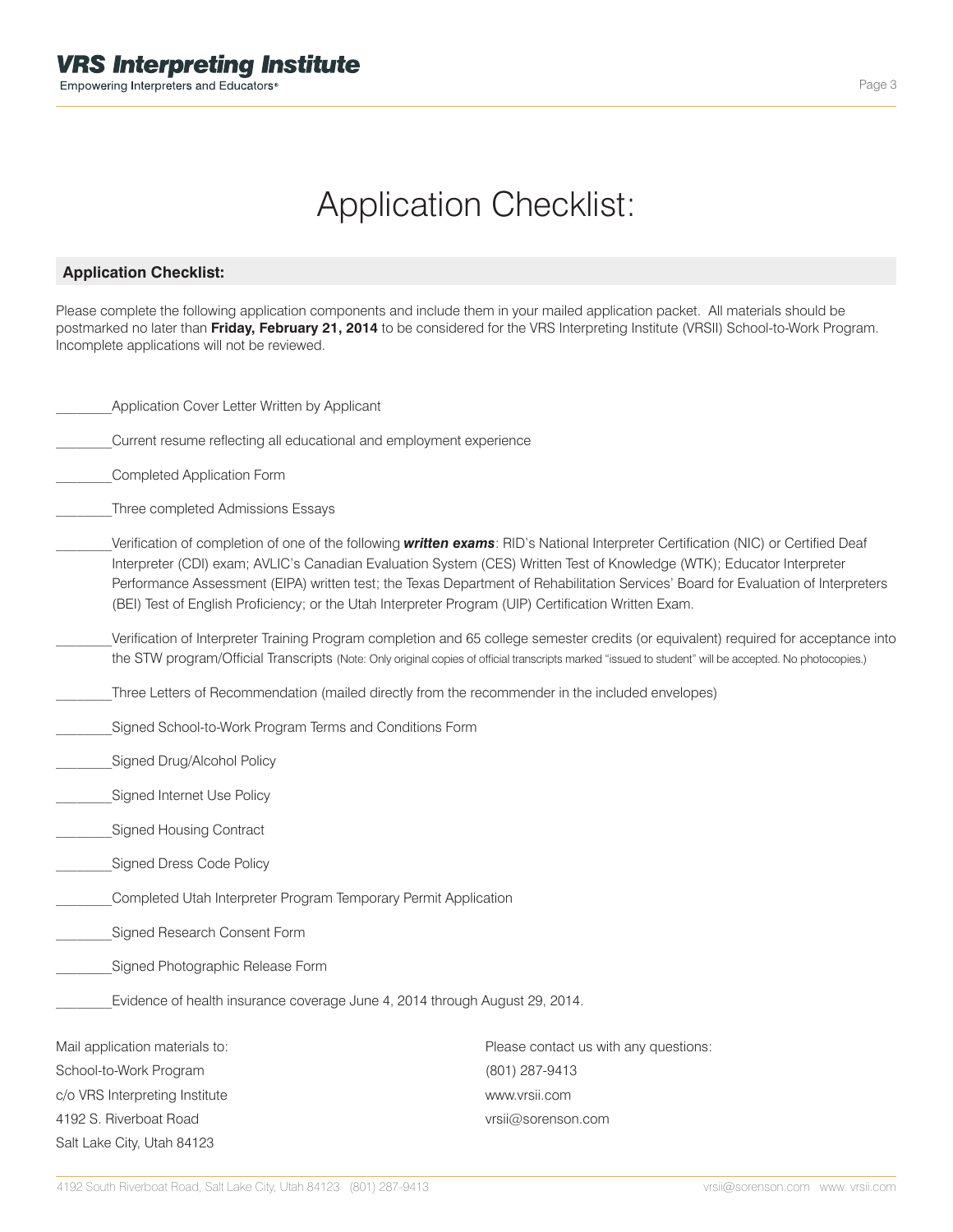# School-to-Work Program Application

# **CONTACT INFORMATION**

| Name: https://www.archive.com/watch?com/watch?com/watch?com/watch?com/watch?com/watch?com/watch?com/                                                                                                                                |                                                                                                                |                                                                                  |                                                                                                           |
|-------------------------------------------------------------------------------------------------------------------------------------------------------------------------------------------------------------------------------------|----------------------------------------------------------------------------------------------------------------|----------------------------------------------------------------------------------|-----------------------------------------------------------------------------------------------------------|
|                                                                                                                                                                                                                                     |                                                                                                                |                                                                                  |                                                                                                           |
| City: State: State: State: State: State: State: State: State: State: State: State: State: State: State: State: State: State: State: State: State: State: State: State: State: State: State: State: State: State: State: State:      |                                                                                                                |                                                                                  |                                                                                                           |
|                                                                                                                                                                                                                                     |                                                                                                                |                                                                                  |                                                                                                           |
| Email: <b>Email:</b> All and the contract of the contract of the contract of the contract of the contract of the contract of the contract of the contract of the contract of the contract of the contract of the contract of the co |                                                                                                                |                                                                                  |                                                                                                           |
| <b>PROFESSIONAL AFFILIATIONS</b>                                                                                                                                                                                                    |                                                                                                                |                                                                                  |                                                                                                           |
|                                                                                                                                                                                                                                     |                                                                                                                |                                                                                  |                                                                                                           |
|                                                                                                                                                                                                                                     |                                                                                                                |                                                                                  |                                                                                                           |
|                                                                                                                                                                                                                                     |                                                                                                                |                                                                                  |                                                                                                           |
| <b>WRITTEN EXAM</b>                                                                                                                                                                                                                 |                                                                                                                |                                                                                  |                                                                                                           |
| Written Exam Taken: $NIC \ \Box$ $CDI \ \Box$ EIPA $\Box$ AVLIC WTK $\Box$ BEI TEP $\Box$ UIP $\Box$                                                                                                                                |                                                                                                                |                                                                                  |                                                                                                           |
| <b>EDUCATION</b>                                                                                                                                                                                                                    |                                                                                                                |                                                                                  |                                                                                                           |
|                                                                                                                                                                                                                                     |                                                                                                                |                                                                                  | Graduation date:____________________                                                                      |
|                                                                                                                                                                                                                                     |                                                                                                                |                                                                                  |                                                                                                           |
|                                                                                                                                                                                                                                     |                                                                                                                |                                                                                  |                                                                                                           |
|                                                                                                                                                                                                                                     |                                                                                                                | ,我们也不会有什么。""我们的人,我们也不会有什么?""我们的人,我们也不会有什么?""我们的人,我们也不会有什么?""我们的人,我们也不会有什么?""我们的人 |                                                                                                           |
|                                                                                                                                                                                                                                     |                                                                                                                |                                                                                  | *To convert quarter hours to semester hours, add the total number of quarter hours and multiply by 0.67*> |
| <b>EMERGENCY CONTACTS</b>                                                                                                                                                                                                           |                                                                                                                |                                                                                  |                                                                                                           |
| Primary Emergency Contact: Manual Content of the Content of the Content of the Content of the Content of the Content of the Content of the Content of the Content of the Content of the Content of the Content of the Content       |                                                                                                                |                                                                                  |                                                                                                           |
|                                                                                                                                                                                                                                     |                                                                                                                |                                                                                  |                                                                                                           |
|                                                                                                                                                                                                                                     |                                                                                                                |                                                                                  |                                                                                                           |
| Phone: Alt. phone:                                                                                                                                                                                                                  |                                                                                                                |                                                                                  |                                                                                                           |
| Relationship:________________                                                                                                                                                                                                       |                                                                                                                |                                                                                  |                                                                                                           |
| Alternative Emergency Contact:__________                                                                                                                                                                                            |                                                                                                                |                                                                                  |                                                                                                           |
|                                                                                                                                                                                                                                     |                                                                                                                |                                                                                  |                                                                                                           |
| Address: <u>Communications</u>                                                                                                                                                                                                      |                                                                                                                |                                                                                  |                                                                                                           |
| Phone:                                                                                                                                                                                                                              | Alt. phone: 2008. 2014. 2015. 2016. 2017. 2018. 2019. 2017. 2018. 2019. 2017. 2018. 2019. 2017. 2017. 2017. 20 |                                                                                  |                                                                                                           |
|                                                                                                                                                                                                                                     |                                                                                                                |                                                                                  |                                                                                                           |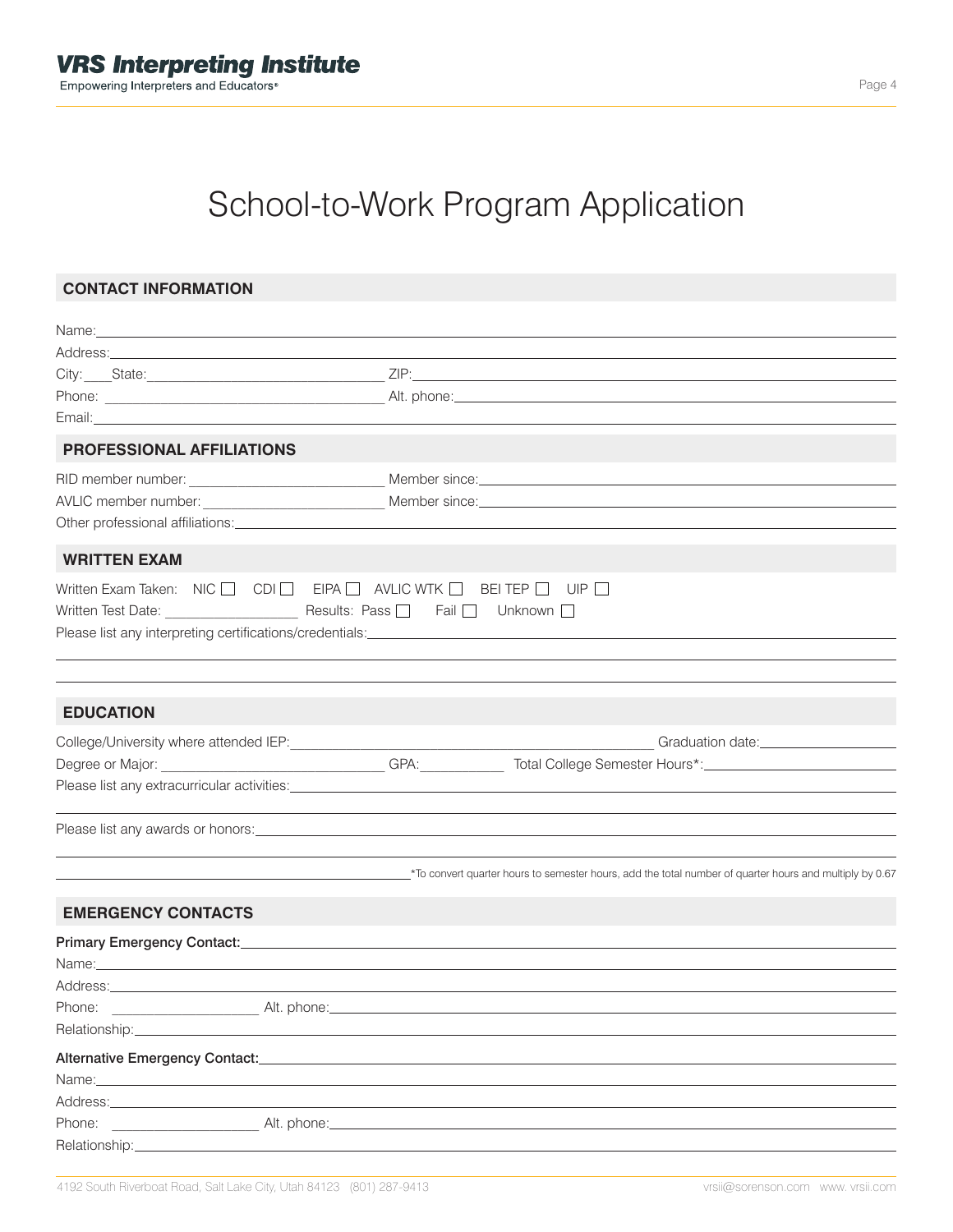# Admissions Essays

Admissions Essays are an opportunity to supply information about yourself and to help us get to know you better.

Please read each question carefully and respond to each question using no more than 500 words per response. Type your responses on a separate sheet and label each essay so they can be clearly identified. Please ensure your name is clearly marked on all pages.

Question One: Evaluate a significant experience, achievement, risk you have taken, or ethical dilemma you have faced and its impact on you as an interpreter, the interpreting profession, and/or the deaf community.

Question Two: Discuss some issue of personal, local, national, or international concern and its importance to you as an interpreter, the interpreting profession, and/or the deaf community.

Question Three: A range of academic interests, personal perspectives, and life experiences adds needed diversity to the interpreting profession. Given your personal background, describe an experience that illustrates how you would contribute to the diversity of the VRSII School-to-Work Program and the interpreting profession.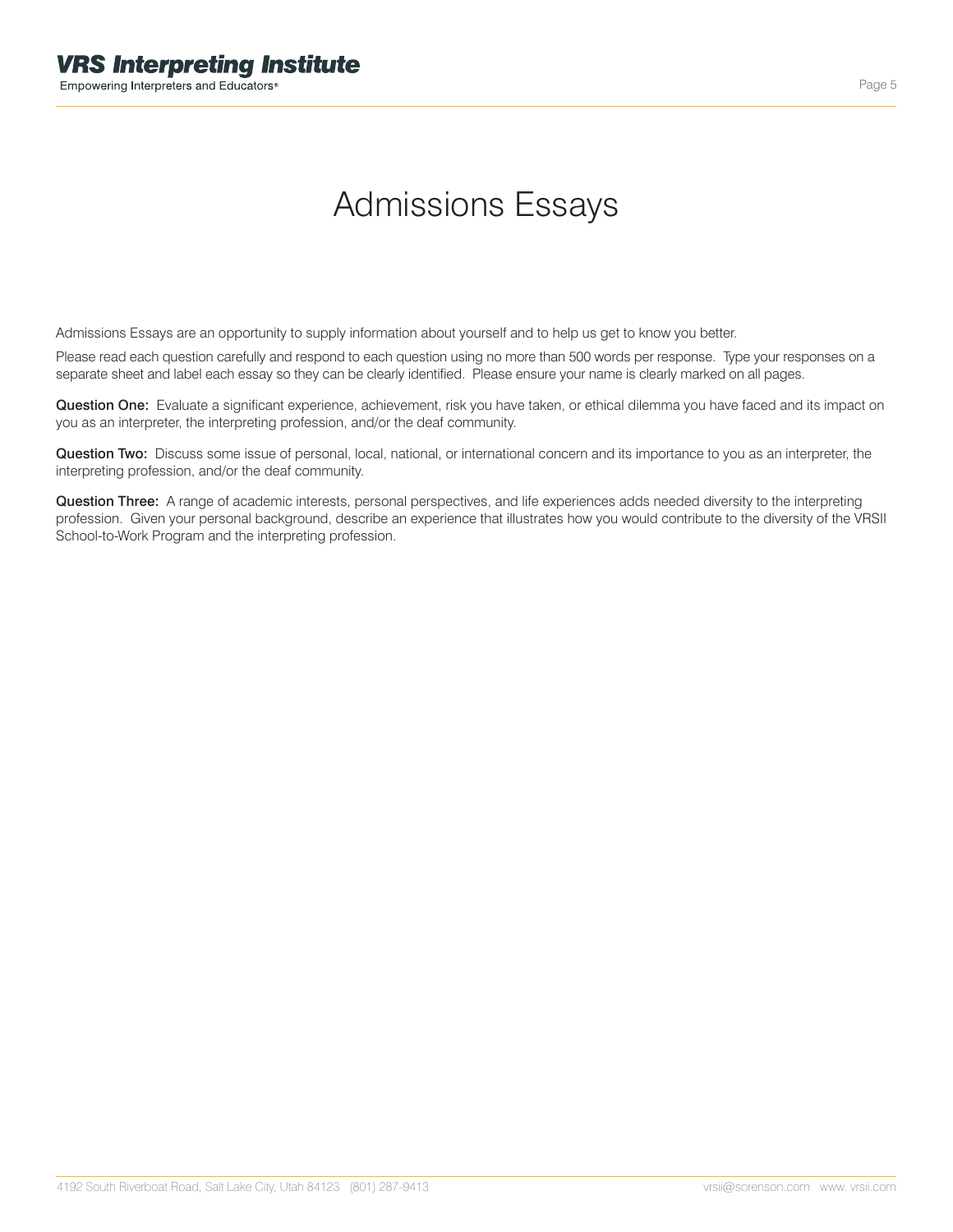# Letter of Recommendation

## **APPLICANT INFORMATION**

| Name:  | Phone number:                                         |
|--------|-------------------------------------------------------|
| Email: | Application Deadline: Postmarked by February 21, 2014 |

## **DIRECTIONS FOR THE APPLICANT**

Fill out the top section of this form and give it to the recommender to complete. We suggest you also provide a postage paid envelope (Send to: VRS Interpreting Institute, 4192 Riverboat Road, SLC, UT 84123). It is important to provide this form to the recommender and inform them of the application deadline well in advance as extensions will not be made for incomplete applications. The points below are the criteria used to evaluate letters. Please ensure that the recommender can address these points.

## **RECOMMENDER INFORMATION**

Name:\_\_\_\_\_\_\_\_\_\_\_\_\_\_\_\_\_\_\_\_\_\_\_\_\_\_\_\_\_\_\_\_\_\_\_\_\_\_\_\_\_\_\_\_\_Title: Company: Company:

Email: Email: Email: Email: Email: Email: Email: Email: Email: Email: Email: Email: Email: Email: Email: Email: Email: Email: Email: Email: Email: Email: Email: Email: Email: Email: Email: Email: Email: Email: Email: Email

## **DIRECTIONS FOR THE RECOMMENDER:**

Thank you for agreeing to write a recommendation for this applicant for the VRS Interpreting Institue (VRSII) School-to-Work Program. Your letter of recommendation will constitute an essential part of our selection process.

Please type your letter of recommendation and print on official letterhead, if appropriate. If letterhead is not available, provide information in your letter so we can contact you if necessary. In your letter, please address the issues listed below along with any information you want to share about the applicant. Please send your letter of recommendation, using the envelope provided, to:

VRS Interpreting Institute 4192 S. Riverboat Road Salt Lake City, Utah 84123

Fax: (801) 685-2407 Email: vrsii@sorenson.com

In regards to the student listed above for whom you are providing this recommendation, please comment on the individual's:

- Desire to be an interpreter
- Intellectual capability
- Creativity and imagination
- Interpreting/Language background in coursework
- Comparison to other interpreting students
- Suitability for internship work programs and continued study
- Ability to complete long-term tasks
- Ability to interact with others
- Honesty and integrity
- Maturity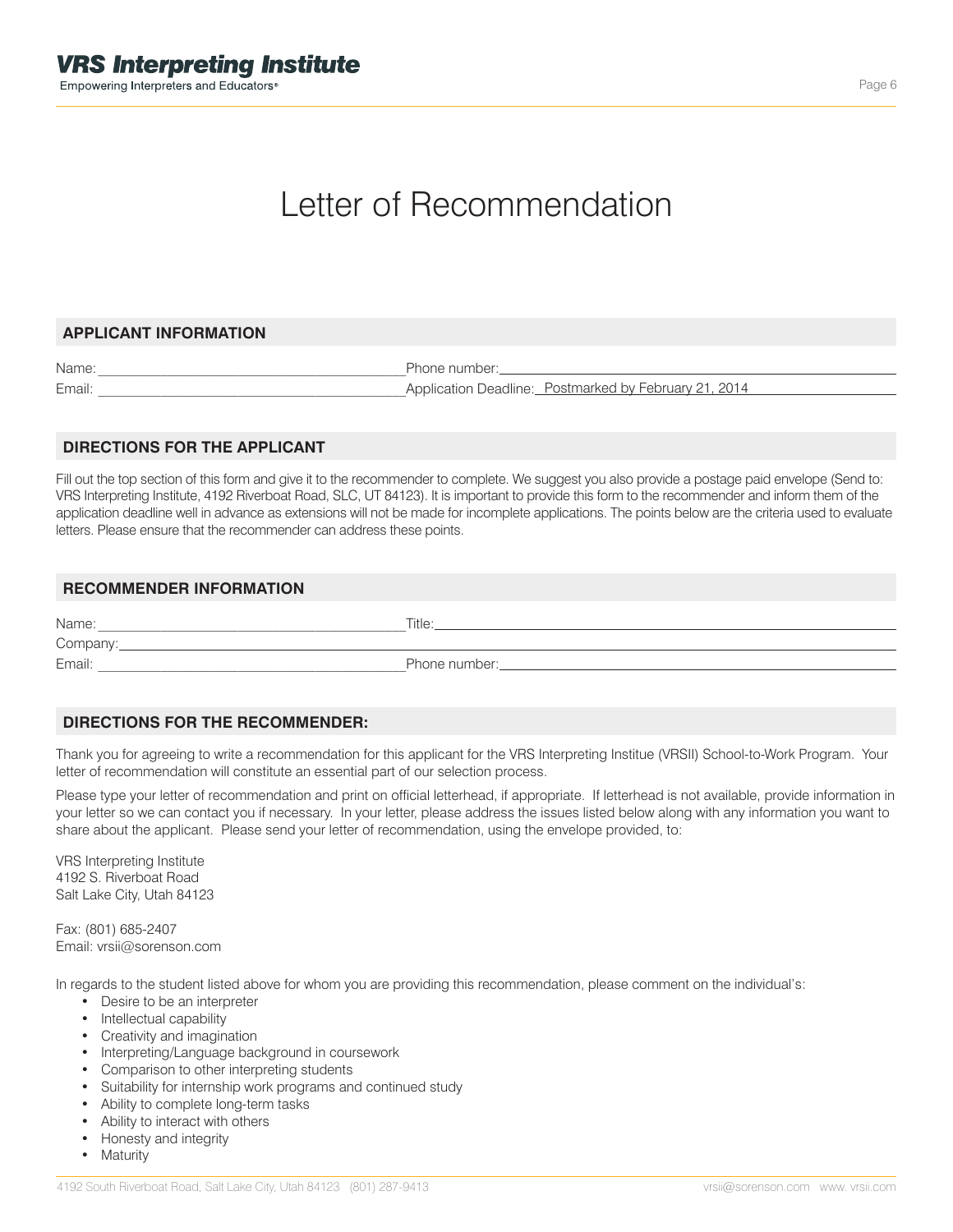# Letter of Recommendation

## **APPLICANT INFORMATION**

| Name:  | Phone number:                                         |
|--------|-------------------------------------------------------|
| Email: | Application Deadline: Postmarked by February 21, 2014 |

## **DIRECTIONS FOR THE APPLICANT**

Fill out the top section of this form and give it to the recommender to complete. We suggest you also provide a postage paid envelope (Send to: VRS Interpreting Institute, 4192 Riverboat Road, SLC, UT 84123). It is important to provide this form to the recommender and inform them of the application deadline well in advance as extensions will not be made for incomplete applications. The points below are the criteria used to evaluate letters. Please ensure that the recommender can address these points.

## **RECOMMENDER INFORMATION**

Name:\_\_\_\_\_\_\_\_\_\_\_\_\_\_\_\_\_\_\_\_\_\_\_\_\_\_\_\_\_\_\_\_\_\_\_\_\_\_\_\_\_\_\_\_\_Title: Company: Company:

Email:\_\_\_\_\_\_\_\_\_\_\_\_\_\_\_\_\_\_\_\_\_\_\_\_\_\_\_\_\_\_\_\_\_\_\_\_\_\_\_\_\_\_\_\_\_Phone number:

## **DIRECTIONS FOR THE RECOMMENDER:**

Thank you for agreeing to write a recommendation for this applicant for the VRS Interpreting Institue (VRSII) School-to-Work Program. Your letter of recommendation will constitute an essential part of our selection process.

Please type your letter of recommendation and print on official letterhead, if appropriate. If letterhead is not available, provide information in your letter so we can contact you if necessary. In your letter, please address the issues listed below along with any information you want to share about the applicant. Please send your letter of recommendation, using the envelope provided, to:

VRS Interpreting Institute 4192 S. Riverboat Road Salt Lake City, Utah 84123

Fax: (801) 685-2407 Email: vrsii@sorenson.com

In regards to the student listed above for whom you are providing this recommendation, please comment on the individual's:

- Desire to be an interpreter
- Intellectual capability
- Creativity and imagination
- Interpreting/Language background in coursework
- Comparison to other interpreting students
- Suitability for internship work programs and continued study
- Ability to complete long-term tasks
- Ability to interact with others
- Honesty and integrity
- Maturity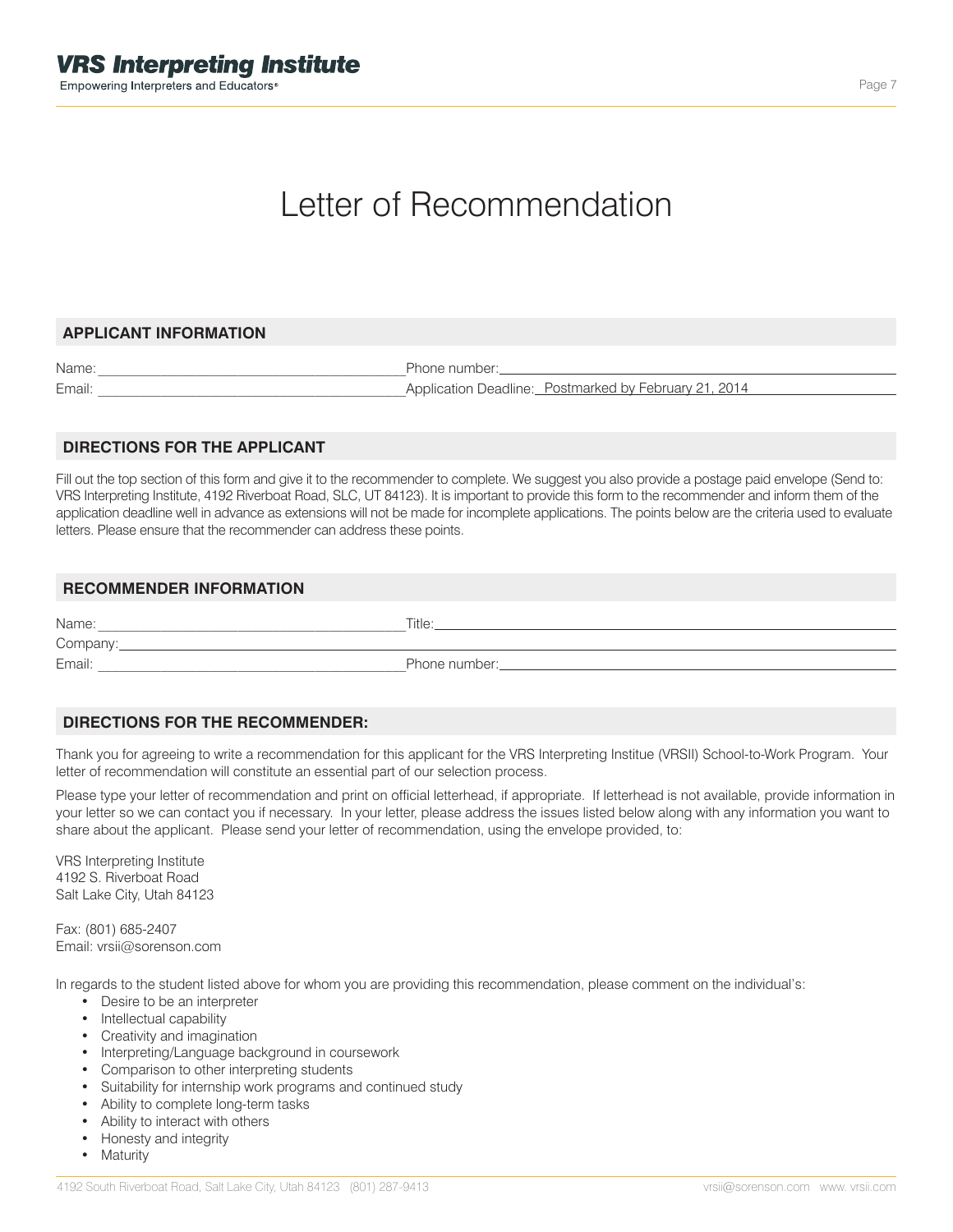# Letter of Recommendation

## **APPLICANT INFORMATION**

Name: where the contract of the contract of the Phone number: Email:  $\blacksquare$ 

Application Deadline: Postmarked by February 21, 2014

## **DIRECTIONS FOR THE APPLICANT**

Fill out the top section of this form and give it to the recommender to complete. We suggest you also provide a postage paid envelope (Send to: VRS Interpreting Institute, 4192 Riverboat Road, SLC, UT 84123). It is important to provide this form to the recommender and inform them of the application deadline well in advance as extensions will not be made for incomplete applications. The points below are the criteria used to evaluate letters. Please ensure that the recommender can address these points.

## **RECOMMENDER INFORMATION**

Name:\_\_\_\_\_\_\_\_\_\_\_\_\_\_\_\_\_\_\_\_\_\_\_\_\_\_\_\_\_\_\_\_\_\_\_\_\_\_\_\_\_\_\_\_\_Title: Company:

Email: example and the control of the Phone number: example and the control of the control of the control of the control of the control of the control of the control of the control of the control of the control of the cont

# **DIRECTIONS FOR THE RECOMMENDER:**

Thank you for agreeing to write a recommendation for this applicant for the VRS Interpreting Institue (VRSII) School-to-Work Program. Your letter of recommendation will constitute an essential part of our selection process.

Please type your letter of recommendation and print on official letterhead, if appropriate. If letterhead is not available, provide information in your letter so we can contact you if necessary. In your letter, please address the issues listed below along with any information you want to share about the applicant. Please send your letter of recommendation, using the envelope provided, to:

VRS Interpreting Institute 4192 S. Riverboat Road Salt Lake City, Utah 84123

Fax: (801) 685-2407 Email: vrsii@sorenson.com

In regards to the student listed above for whom you are providing this recommendation, please comment on the individual's:

- Desire to be an interpreter
- Intellectual capability
- Creativity and imagination
- Interpreting/Language background in coursework
- Comparison to other interpreting students
- Suitability for internship work programs and continued study
- Ability to complete long-term tasks
- Ability to interact with others
- Honesty and integrity
- Maturity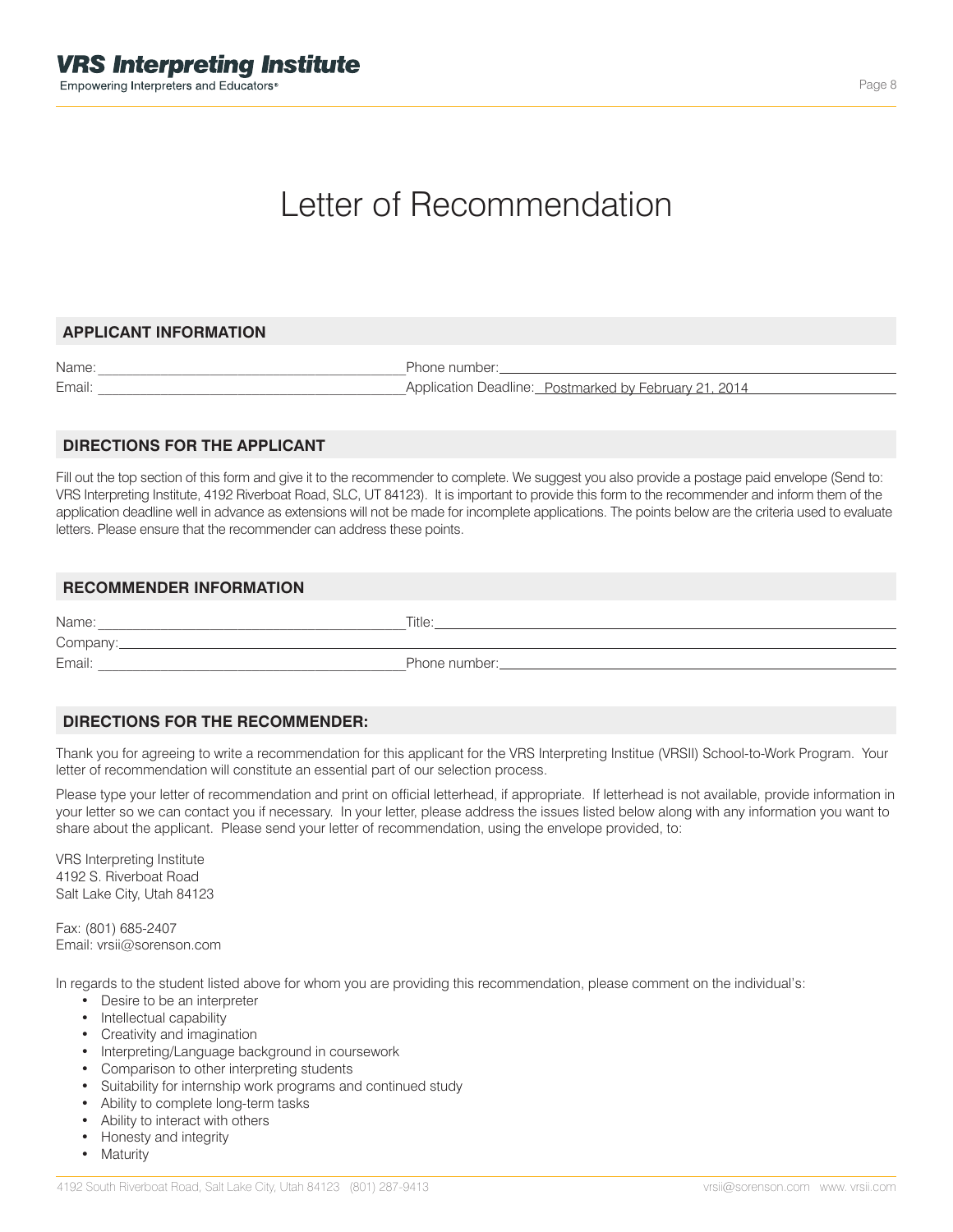Phone Number :

# School-to-Work Program Terms and Conditions

# **INSTRUCTIONS:**

Initial each "contract item." Sign at the end of each section.

# **1.0 GENERAL STRUCTURE:**

- 1.1 The VRS Interpreting Institute School-to-Work Program is 12 weeks in duration, beginning on June 9, and ending August 29, 2014.
- 1.2 Participants should plan to attend classes from 8 a.m. to 5 p.m., Monday through Friday. In addition, in order to accommodate internship and lab schedules, participation may also be required between 8 a.m. and 9 p.m., Monday through Saturday. Some internship opportunities may be available on Sundays and during the early morning or late evening hours. Hours before 8 a.m. and after 9 p.m. or on Sundays are optional for participants.
- 1.3 Components of the VRSII School-to-Work Program:

Class: Structured course with specific outcomes and lesson plans guided by VRSII Faculty or Adjunct Faculty member, attendance required

Lab: Less-structured class time allowing student access to filming equipment, interpreting and language stimulus, mentors and peers for the purpose of completing assignments, analysis activities, etc., attendance required Internship Assignment: An interpreted event attended for the purpose of providing interpreting services, observing mentors interpreting and fulfilling the internship hours required for participation in the School-to-Work Program, 180 hours of participation required. Community Events: Any event attended by, hosted by or concerning community members (i.e. deaf community, Interpreters, professional organizations, etc.) attended by VRSII School-to-Work Program participants for the purpose of networking, communicating, supporting and learning the importance of various groups and events; participation required

- 1.4 Contact Hours VRSII School-to-Work Program Components: Participants can expect the following contact hours for each component of the program: Class: 120 hours; Lab: varies; Internship Assignments: 150 hours; Community Events: varies.
- 1.5 The School-to-Work Program is part of the VRS Interpreting Institute, located at the headquarters of Sorenson Communications in Salt Lake City, Utah. All classes and labs will be held at the VRSII while other aspects of the VRSII School-to-Work Program will take place in Salt Lake as well as other cities along the Wasatch Front. Salt Lake is centrally located in the geographic region of the Wasatch Front, where approximately 80 percent of Utah's population resides. The Wasatch Front runs 90 miles from Santaquin in the South to Brigham City in the North.

## I have read, understand, and agree to abide by the above Terms and Conditions of the VRSII School-to-Work Program.

 $\blacksquare$ Signature $\blacksquare$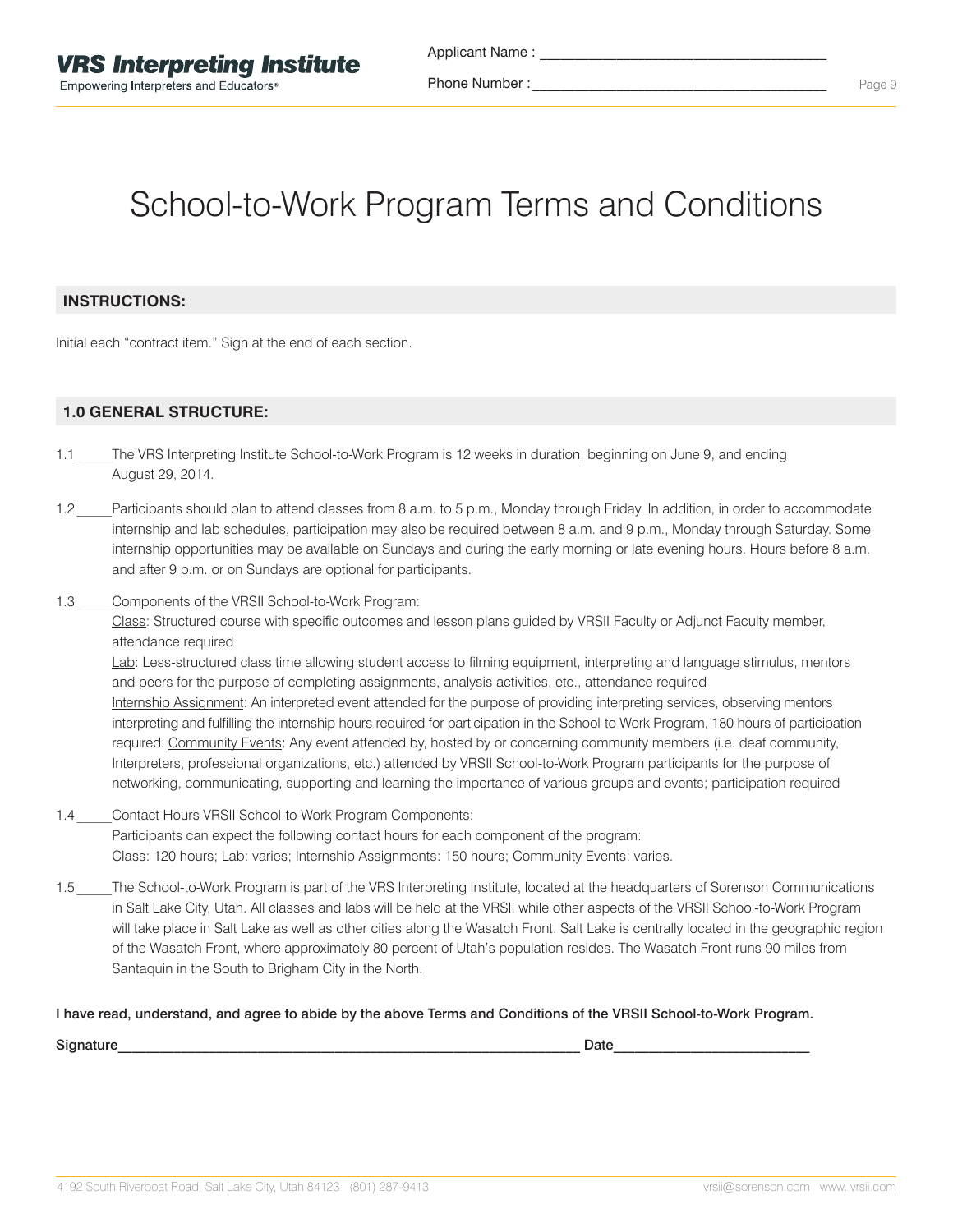# **2.0 PROVIDED BY SORENSON COMMUNICATIONS:**

- 2.1 All School-to-Work Program participants will be provided with complimentary housing in an apartment complex near the VRSII. Participants must agree to abide by the housing contract (attached) and be willing to share an apartment with up to five other people (including sharing a bedroom with one roommate).
- 2.2 The VRSII will pay for airfare to and from Salt Lake City, Utah. A \$100 total baggage allowance will be given for each student (\$50.00 each way).
- 2.3 The VRSII will provide a weekly allowance of \$200.00 for food. Automatic Cleaning House (ACH) will be required for automatic deposit of these funds. A form will be provided upon acceptance into the School-to-Work Program. Original receipts are required for reimbursement.
- 2.4 The apartment complex provides certain amenities to residents including a swimming pool, workout room, bicycles, tennis and basketball courts, etc. Participants must agree to abide by any regulations or policies of the apartment complex.
- 2.5 All residential utilities will be provided by Sorenson Communications including: electricity, gas and cable television. Apartments are also equipped with washers/dryers for laundry and a videophone.
- 2.6 A reliable wireless internet connection will be available at the VRSII and in the residential apartments. Participants must agree to an internet use policy (attached) prior to having internet access.
- 2.7 \_\_\_\_\_There are no tuition costs or fees associated with participating in the VRSII School-to-Work Program. Additionally, basic materials necessary for participation will be provided by the VRSII, including, but not limited to: textbooks, filming equipment, data storage and basic school supplies.
- 2.8 Any required exam or test will be paid for by the VRSII School-to-Work Program and the VRSII.
- 2.9 Utah Interpreter Program Temporary Permit application fee will be paid by the VRSII. The Temporary Permit allows students to interpret in the state of Utah under VRSII supervision.
- 2.10 Transportation costs to participate in VRSII approved activities, including, but not limited to community events and activities, internship assignments, volunteer interpreting opportunities and professional training activities will be paid by the School-to-Work Program.

## I have read, understand and agree to abide by the above Terms and Conditions of the VRSII School-to-Work Program.

 $\textsf{Signature} \color{black} \color{black} \color{black}$ 

## **3.0 SCHOOL-TO-WORK PARTICIPANT RESPONSIBILITIES:**

- 3.1 Participants must have sufficient funds to support themselves while they are involved with the VRSII School-to-Work Program in Salt Lake City, Utah. Participants are responsible for incidentals, personal vehicle expenses if applicable (auto insurance, repairs), health expenses (medical insurance, prescription costs), entertainment and cell phone expenses.
- 3.2 Participants must have a personal cell phone to use for the duration of the program. Text messaging and email capabilities are required and service must be available in and around Salt Lake City, Utah.
- 3.3 All participants will need to submit to a criminal background check. Participants will need to have satisfactory results in order be accepted into the program and to work in many internship sites, including schools, mental health and legal.
- 3.4 Participants must have a laptop computer for use during the VRSII School-to-Work Program. Computers must be equipped with an operating system no more than 4 years old.
- 3.5 Membership in RID and/or the AVLIC is required for all participants. If the RID or AVLIC renewal dates of July 1 occurs during the VRSII School-to-Work Program, membership must be renewed by the participant, in order to remain in the program.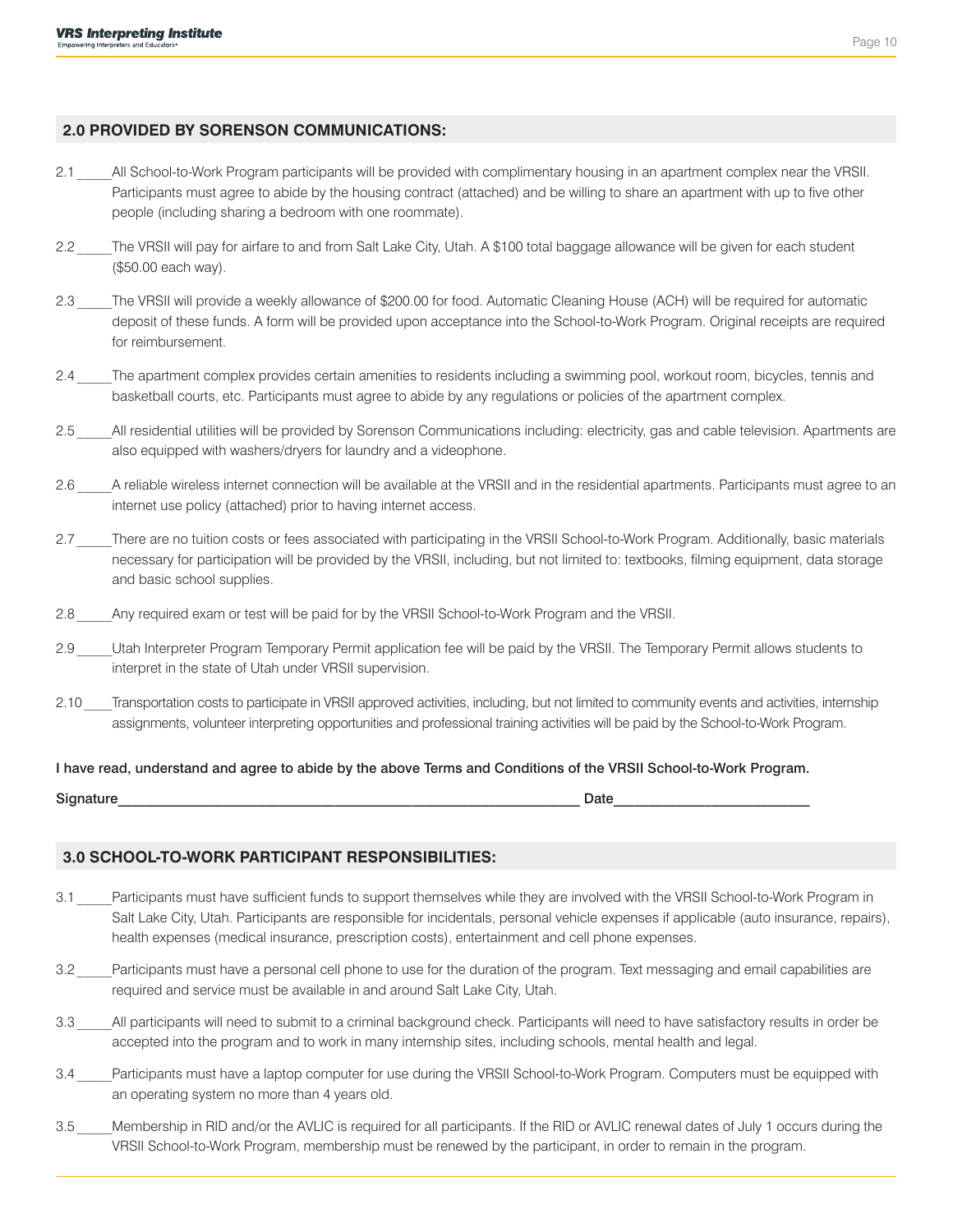- 3.6 There will be no overnight guests allowed in the VRSII apartments. Guests are not allowed to use apartment facilities (i.e. dishwasher, washer, dryer, etc.) and may not use the apartment complex amenities without written permission of VRSII School-to-Work administrators.
- 3.7 All participants will be required to submit a \$200 housing deposit. Participants will be financially responsible for any damage to the apartment. Deposits will be returned upon verification that the apartment is left in good condition and full apartment inventory is complete.
- 3.8 Due to State of Utah Certification Laws regarding mandatory certification, all participants are required to complete application for a Utah Interpreter Program Temporary Permit (attached).
- 3.9 For any test paid for by the VRSII, all participants agree to send testing results verification within one week of receipt to the Executive Director of the VRSII.

### I have read, understand, and agree to abide by the above Terms and Conditions of the VRSII School-to-Work Program.

Signature **Date** 

# **4.0 REQUIREMENTS FOR PARTICIPATION IN THE PROGRAM:**

- 4.1 Participants must attend and satisfactorily complete all activities related to VRSII School-to-Work Program Classes, Labs and Internship assignments. These activities will take place during daytime and evening hours as well as during the week and weekends. Additionally, during the 12-week School-to-Work Program, students will participate in a variety of Cultural and community events. Some of the events will be social, while others will be informational or educational. Students' attendance and participation is required at these events. Information about these activities will be provided to participants in advance as well as posted on the Community Events Board at the VRSII.
- 4.2 Participants will be required to meet on a regular basis with assigned program representatives, including (but not limited to) teachers, mentors, and advisors.
- 4.3 All participants are required to take designated certification exams during the scheduled time upon completion of the program. Results must be provided in writing to VRSII within one week of obtaining test results for data gathering purposes and for evaluation of program effectiveness.
- 4.4 Interns will not work while enrolled in the program in order to increase intern success and program success.
- 4.5 Participants must complete all aspects of the application process and qualify based on the prerequisites of the program.

# I have read, understand, and agree to abide by the above Terms and Conditions of the VRSII School-to-Work Program.

 $\textsf{Signature} \color{black} \color{black} \color{black}$ 

# **5.0 COMMUNICATION:**

- 5.1 VRSII School-to-Work Program communication, conversations and course instruction will occur in American Sign Language unless there is legitimate academic reason for using spoken English. Participants will be expected to adhere to this communication policy.
- 5.2 Email will be used to send announcements and information to participants throughout the duration of the program. Participants should have an email account and check it several times per day. Timely responses are expected.
- 5.3 Participants must have a cell phone with text messaging and email capabilities for the duration of the VRSII School-to-Work Program. Program faculty, staff, mentors and internship supervisors will use this as the primary means to contact participants.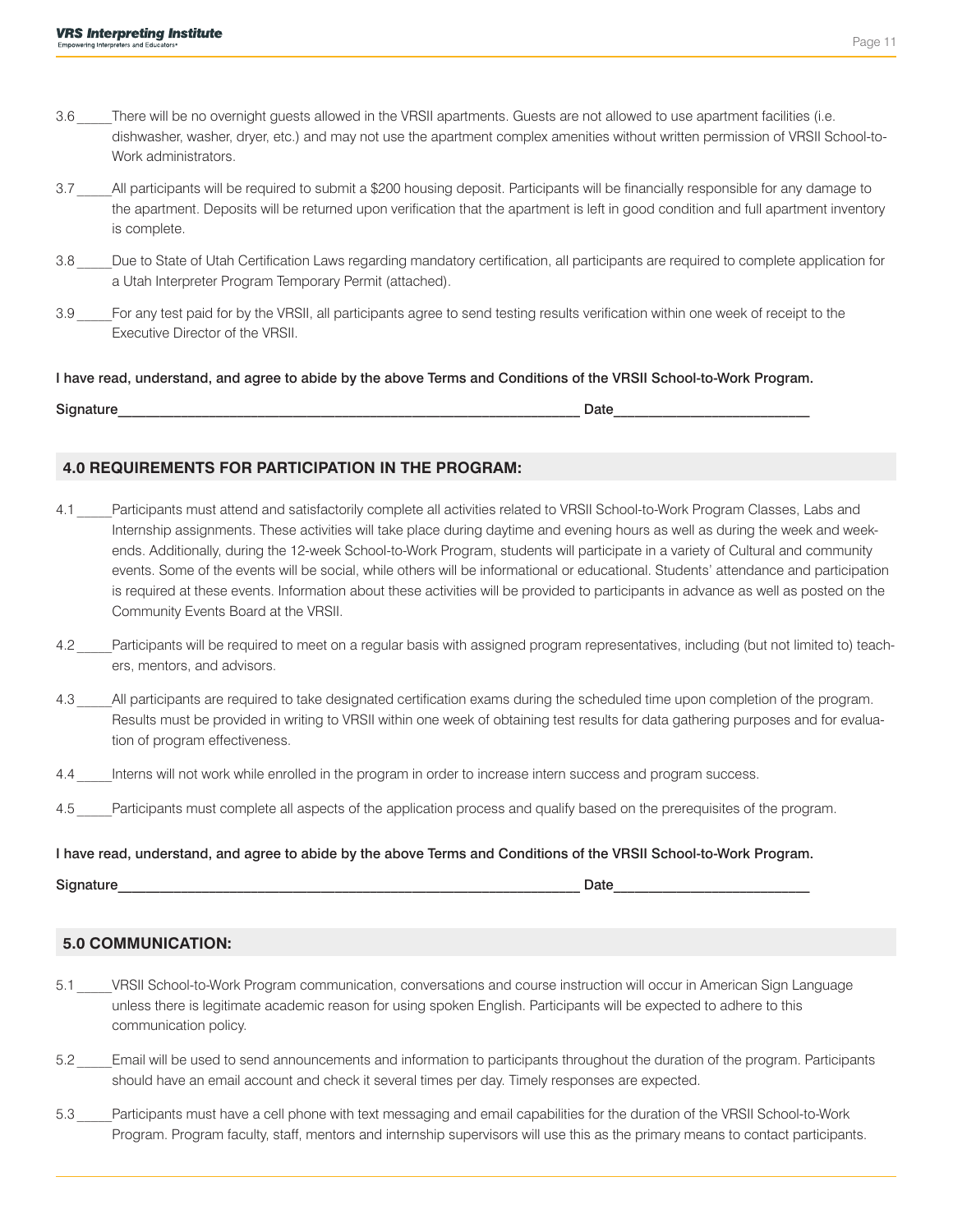I have read, understand, and agree to abide by the above Terms and Conditions of the VRSII School-to-Work Program.

#### $\blacksquare$ Signature $\blacksquare$

# **6.0 TRANSPORTATION:**

- 6.1 Participants must arrive in Salt Lake City no later than June 4, 2014. Participants must depart Salt Lake City on their scheduled flights, no later than August 29, 2014. All travel arrangements must be coordinated through the VRSII.
- 6.2 Many internship assignments will be off site and occur in various cities along the Wasatch Front. Public transportation is available but can have delays that would make full participation impossible. Shuttle services to VRSII-approved activities will be arranged for participants attending all approved VRSII events and activities.

I have read, understand, and agree to abide by the above Terms and Conditions of the VRSII School-to-Work Program.

| Signature | Jate |
|-----------|------|
|-----------|------|

# **7.0 RELEASE OF INFORMATION/PARTICIPANT CONSENT FOR RESEARCH:**

- 7.1 During the program, participants may be evaluated using various measurements and diagnostic tools and participants may be asked to complete questionnaires. This information will be used in a non-identifying way for research at the VRSII. Participants must submit the Consent Form (attached).
- 7.2 Participants must submit the Waiver (attached) to participate in photographic opportunities with the VRSII School-to-Work Program, community activities, etc. whether initiated by Sorenson Communications, VRSII, community members or VRSII Schoolto-Work Program peers.

I have read, understand, and agree to abide by the above Terms and Conditions of the VRSII School-to-Work Program.

 $\blacksquare$ Signature $\blacksquare$ 

# **8.0 ELIGIBILITY FOR INTERNSHIPS / FULL PARTICIPATION:**

- 8.1 In order to ensure full eligibility to work at all internship sites during the program, participants will need to submit, in advance, to a background check. Once on site in Salt Lake City, participants will need to complete a fingerprinting background check at the Utah Bureau of Criminal Identification. Background checks will comply with all applicable laws. Participants will need to have satisfactory results in order to participate in the VRSII School-to-Work Program and work at the internship sites. This requirement is based on the need of some of the VRSII School-to-Work Program internship sites. While specific internships are not guaranteed, the VRSII must be ready to assign students on an as needed/qualified basis.
- 8.2 Participants of the VRSII School-to-Work Program must possess specific skills and abilities which include those that are observational, communicational, sensory/motor, intellectual/conceptual (integrative and quantitative) and behavioral/social.
- 8.3 The VRSII will not discriminate based on Race, Sex, Color, Religion, Creed, Ethnicity, National Origin, Age, Marital Status, Sexual Orientation, Gender Identity, Gender Expression, Disability or Veteran Status.
- 8.4 Requests for accommodations not requiring alteration of VRSII School-to-Work Program technical standards or changing fundamental program requirements need to be made prior to the start of the program.

I have read, understand, and agree to abide by the above Terms and Conditions of the VRSII School-to-Work Program.

Signature **Date**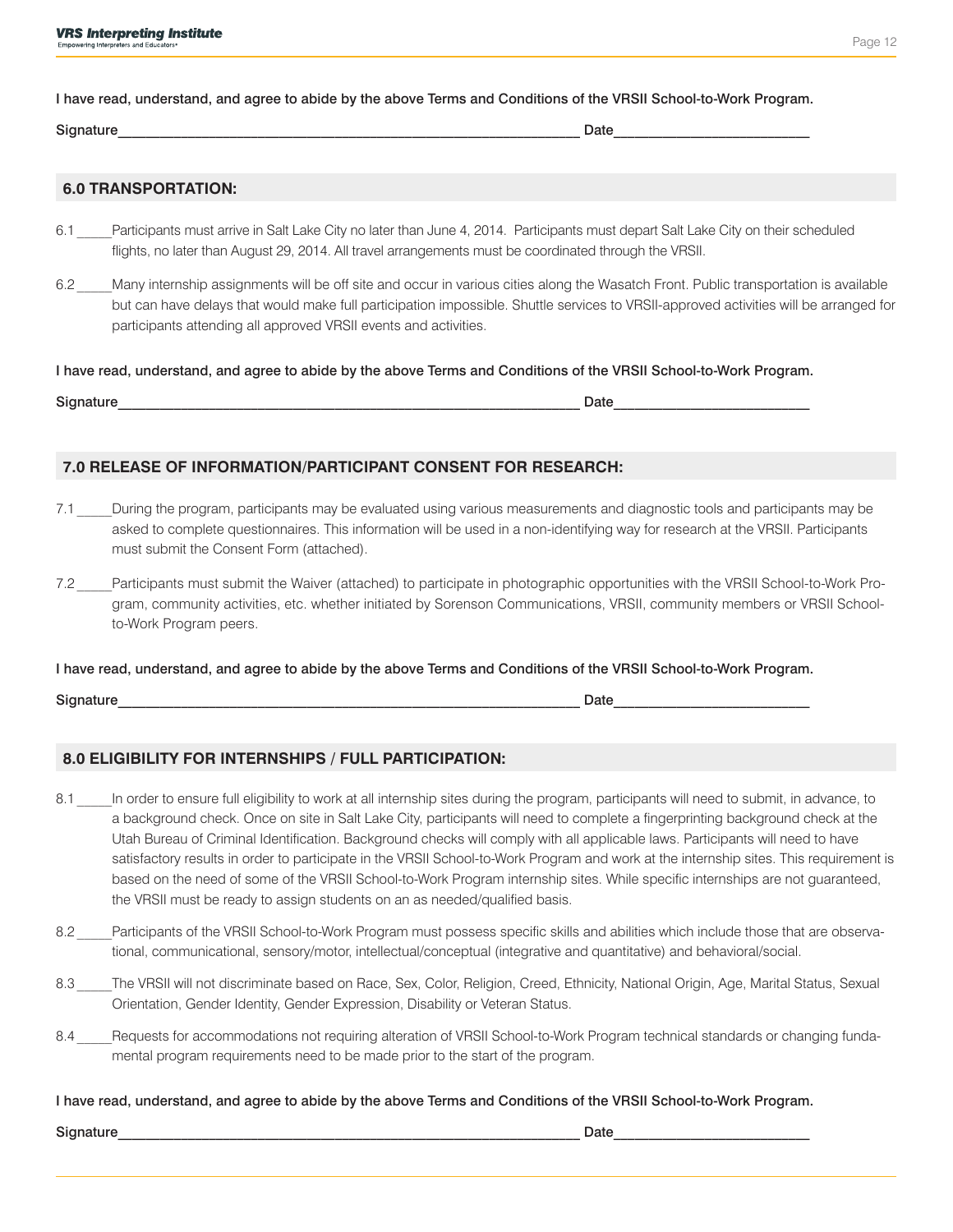## **9.0 NON-DISCLOSURE/CONFIDENTIALITY AGREEMENT**

9.1 In order to participate fully in the VRSII School-to-Work Program, students must sign and submit a non-disclosure and confidentiality agreement. These forms will be made available to all students upon initial acceptance into the VRSII School-to-Work Program.

I have read, understand, and agree to abide by the above Terms and Conditions of the VRSII School-to-Work Program.

Signature\_\_\_\_\_\_\_\_\_\_\_\_\_\_\_\_\_\_\_\_\_\_\_\_\_\_\_\_\_\_\_\_\_\_\_\_\_\_\_\_\_\_\_\_\_\_\_\_\_\_\_\_\_\_\_\_\_\_\_\_\_\_\_\_\_\_ Date\_\_\_\_\_\_\_\_\_\_\_\_\_\_\_\_\_\_\_\_\_\_\_\_\_\_\_\_

I have read, understand, and agree to abide by the VRSII School-to-Work Program Terms and Conditions in their entirety. I understand that lack of compliance can result in termination from the program and repayment of costs invested in my participation.

 $Date:$ 

Name : \_\_\_\_\_\_\_\_\_\_\_\_\_\_\_\_\_\_\_\_\_\_\_\_\_\_\_\_\_\_\_\_\_\_\_\_\_\_\_\_\_\_\_\_\_\_\_\_\_\_ Signature : \_\_\_\_\_\_\_\_\_\_\_\_\_\_\_\_\_\_\_\_\_\_\_\_\_\_\_\_\_\_\_\_\_\_\_\_\_\_\_\_\_\_\_\_\_\_\_\_\_\_\_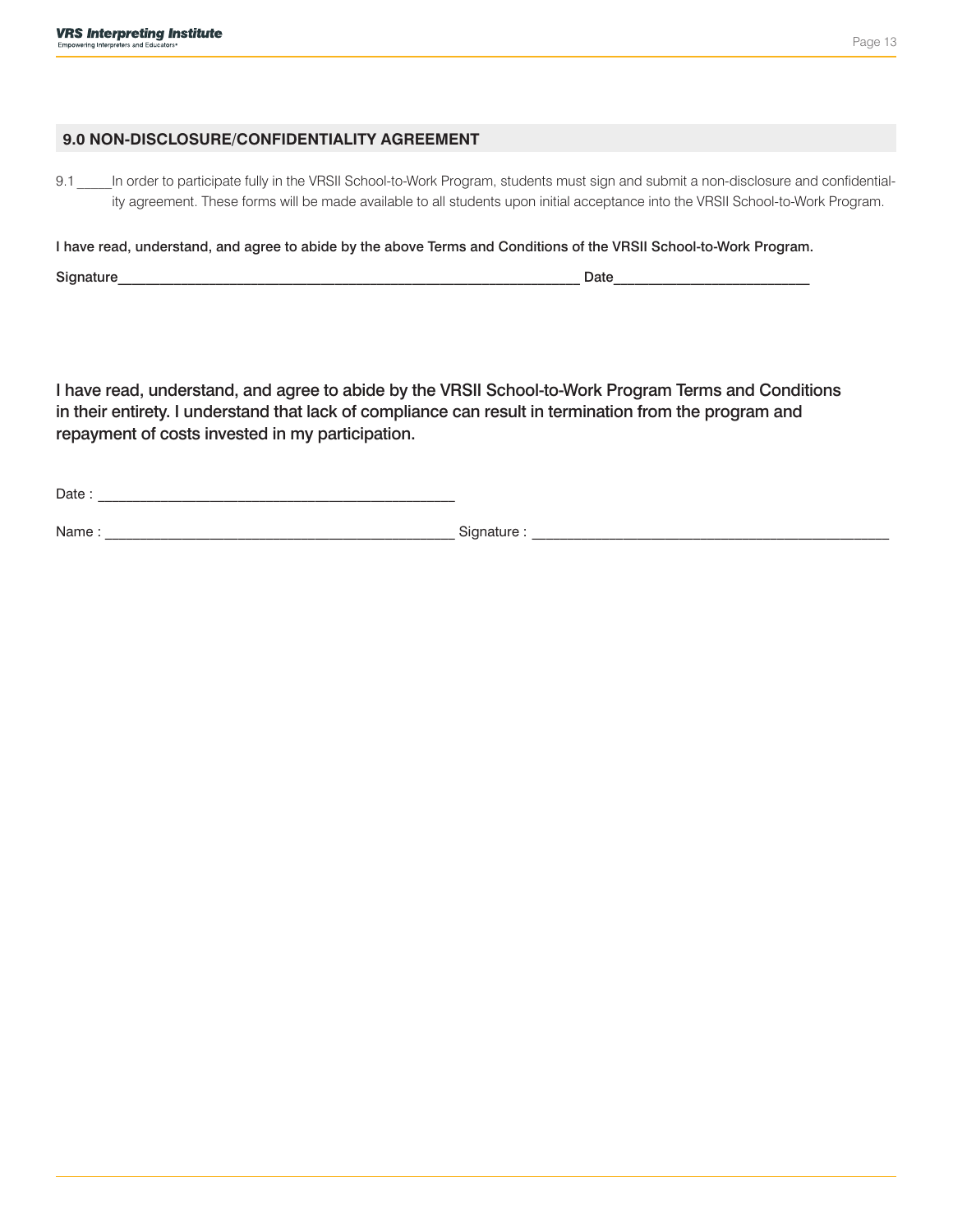# Drug and Alcohol Policy

VRSII School-to-Work Program participants must comply with the Drug and Alcohol Policy of Sorenson Communications, which is incorporated as policy and procedure of the VRSII.

For purposes of understanding the policy's application to participants, the term "employee" shall include participants in the VSRII Schoolto-Work Program. The prohibitions contained in the Drug and Alcohol Policy apply during classes, labs, internship assignments and community events and on any company property including the VRSII, any Sorenson Communications' facility and the housing provided to School-to-Work Program participants.

# I agree to the terms and conditions outlined in the included Drug and Alcohol Policy.

Name : \_\_\_\_\_\_\_\_\_\_\_\_\_\_\_\_\_\_\_\_\_\_\_\_\_\_\_\_\_\_\_\_\_\_\_\_\_\_\_\_\_\_\_\_\_\_\_\_\_ Date :\_\_\_\_\_\_\_\_\_\_\_\_\_\_\_\_\_\_\_\_\_\_\_\_\_\_\_\_\_\_\_\_\_\_\_\_\_\_\_\_\_\_\_\_\_\_\_\_\_\_\_\_\_\_\_\_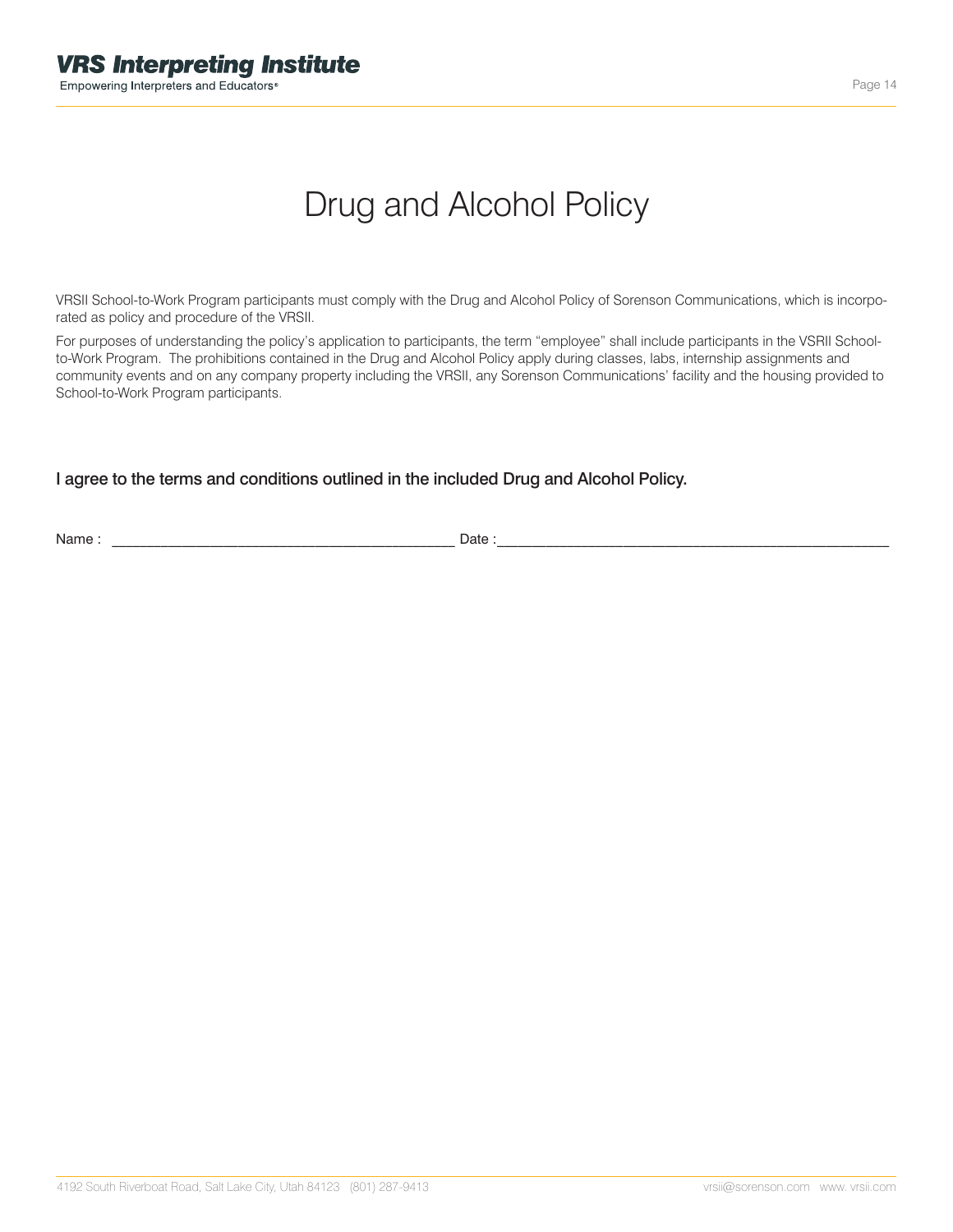# Drug and Alcohol Policy

VRSII School-to-Work Program participants must comply with the Drug and Alcohol Policy of Sorenson Communications, which is incorporated as policy and procedure of the VRSII.

For purposes of understanding the policy's application to participants, the term "employee" shall include participants in the VSRII Schoolto-Work Program. The prohibitions contained in the Drug and Alcohol Policy apply during classes, labs, internship assignments and community events and on any company property including the VRSII, any Sorenson Communications' facility and the housing provided to School-to-Work Program participants.

## **DRUGS AND ALCOHOL POLICIES AND PROCEDURES**

Approved by: Janice Barson, Vice President, Human Resources

Date: April 23, 2008

#### I. PURPOSE

To outline the VRS Interpreting Institute's policy on maintaining a safe, healthy and productive learning environment free from the potential adverse effects of alcohol, drugs and inhalants.

### II. POLICY

#### A. Application

This policy applies to all individuals connected in any way with the VRS Interpreting Institute (sometimes referred to as "Institute") whether as a student, faculty member, or consultant.

#### B. Requirements

1. General

All individuals affiliated with the VRS Interpreting Institute are required to be in a physical and mental condition conducive to learning, attending class, labs, internship assignments, community events, and attending/signing at any event as a representative of the VRS Interpreting Institute and to maintaining a safe learning / working environment.

#### C. Prohibitions

- 1. Illegal drugs, controlled substances ("drugs") and inhalants: The use, possession, manufacture, distribution or sale of drugs or the use of inhalants and/or the presence of drugs in the body of an individual to which this policy applies, during Institute hours, during working hours, during class and lab time, on internship assignments, at community events, on Institute property (including, but not limited to, housing provided to participants by the Institute), during use of an Institute vehicle, at Institutesponsored activities, or when conducting Institute business (regardless of the time or location) is strictly prohibited.
- 2. Alcohol: The use of alcohol or its presence in the body of an individual to which this policy applies, during Institute hours, during working hours, during class and lab time, on internship assignments, at community events, on Institute property (including, but not limited to, housing provided to participants by the Institute), during use of an Institute vehicle, at Institute-sponsored activities, or when conducting Institute business (regardless of the time or location) is strictly prohibited.

Alcohol is considered present in an individual's body and he/she is considered to have failed the alcohol test if he/she has a test result above 0.04 weight per volume.

3. Misuse of Institute property or position. Any use of Institute property or position in the Institute to facilitate any activity, which violates this policy, is strictly prohibited.

#### III. PROCEDURES

#### A. Testing

The Institute will comply with all applicable law. In the absence of legal requirements to the contrary, the following policy applies: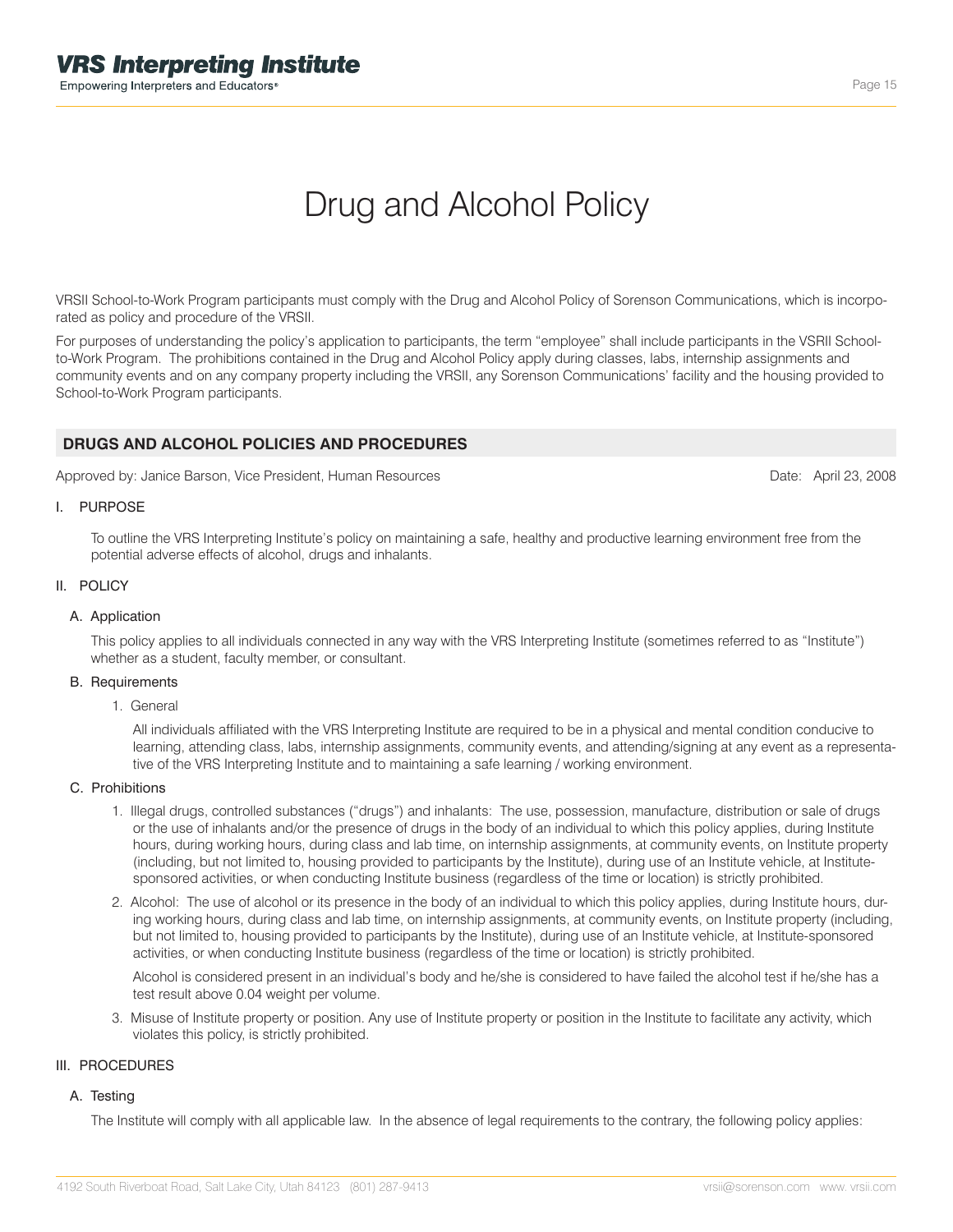- 1. General
	- a. In ways such as the following, all individuals, to whom this policy applies, are required to cooperate fully in efforts to detect violations of this policy:
		- 1. By voluntarily furnishing samples and submitting to tests to detect the presence of alcohol or drugs in his/her body;
		- 2. By signing an informed "consent to test" statement; and
		- 3. By providing relevant explanations and medical information, including identification of currently or recently used prescription or nonprescription drugs.
	- b. All related information, interviews, reports, statements, memoranda and test results will be kept as confidential as possible.
	- c. Testing will be conducted under conditions that will provide the person being tested with an appropriate level of privacy and will ensure the accuracy and reliability of the sample.
	- d. Whenever feasible and cost-effective, samples will be tested for any evidence of substitution or adulteration.
	- e. Refusing to submit to a test, unduly and unreasonably delaying the submission of a sample for testing, attempting to interfere with testing procedures or to substitute or adulterate a sample, providing false or misleading information in conjunction with a test, etc., shall result in immediate termination of the individual's affiliation with the VRS Interpreting Institute.
- 2. Illegal drugs, controlled substances
	- a. Testing for the presence of drugs will normally be conducted by taking a urine sample.
	- b. If a test is "positive," a "verification test" will be conducted by means of a gas chromatography/mass spectrometry assay or similar analytical method.
	- c. The current screening and confirmation cutoff levels for certain illegal drugs are as follows (and are subject to change at any time, with or without notice, at the Institute's sole discretion):

|                                                         | Screening Cutoff: | Confirmation Cutoff: |
|---------------------------------------------------------|-------------------|----------------------|
| CANNABINOIDS AS CARBOXY-THC (MARIJUANA)                 | 100 NG/ML         | 15 NG/ML             |
| COCAINE METABOLITES AS BENZOYLECGONINE (CRACK, COCAINE) | 300 NG/ML         | <b>150 NG/ML</b>     |
| PHENCYCLIDINE (PCP, ANGEL DUST)                         | 25 NG/ML          | 25 NG/ML             |
| OPIATES (CODEINE, MORPHINE)1                            | 2.000 NG/ML       | 2.000 NG/ML          |
| AMPHETAMINES (AMPHETAMINES & METHAMPHETAMINES2)         | 1.000 NG/ML       | 500 NG/ML            |

- [1. In addition, all opiate samples which test positive shall be analyzed for the heroin metabolite 6-acetylmorphine (6-AM)]
- [2. MUST ALSO CONTAIN AMPHETAMINES EQUAL TO OR GREATER THAN 200 NG/ML.]
	- 3. Alcohol: In appropriate circumstances, a blood alcohol, breathalyzer or other alcohol test may be conducted to detect the presence of alcohol.
	- 4. Examples of Circumstances in Which Testing May Occur:
		- a. "Pre-participation": As a condition of being allowed to participate in any way with the VRS Interpreting Institute, an individual is required to submit to a drug test.
			- 1. Normally within 24 hours of being asked to submit to this type of drug test, an individual must report to the collection site and provide a sample for testing.
		- b. "Accident" or "Health or Safety Hazard" Testing: Testing may be required of an individual involved in a work-related accident or of an individual who is engaged in work which if performed while drug or alcohol impaired could reasonably pose a health or safety risk to himself, others or overall Institute operations.
			- 1. Normally, an individual must leave for the collection site immediately after being asked to submit to this type of test and must provide a sample for testing within a reasonable time after arriving at the site.
		- c. "Reasonable Suspicion": Testing may be required in circumstances in which VRS Interpreting Institute has a reasonable belief that a violation of this policy has occurred.
			- 1. Normally, an individual must leave for the collection site immediately after being asked to submit to this type of test and must provide a sample for testing within a reasonable time after arriving at the site.
		- d. "Random": Testing of all or any part of the individuals to which this Policy applies may be conducted at any time and place, with or without notice or any reason.
			- 1. Normally within 2 hours of being asked to submit to this type of test, an individual must report to the collection site and provide a sample for testing.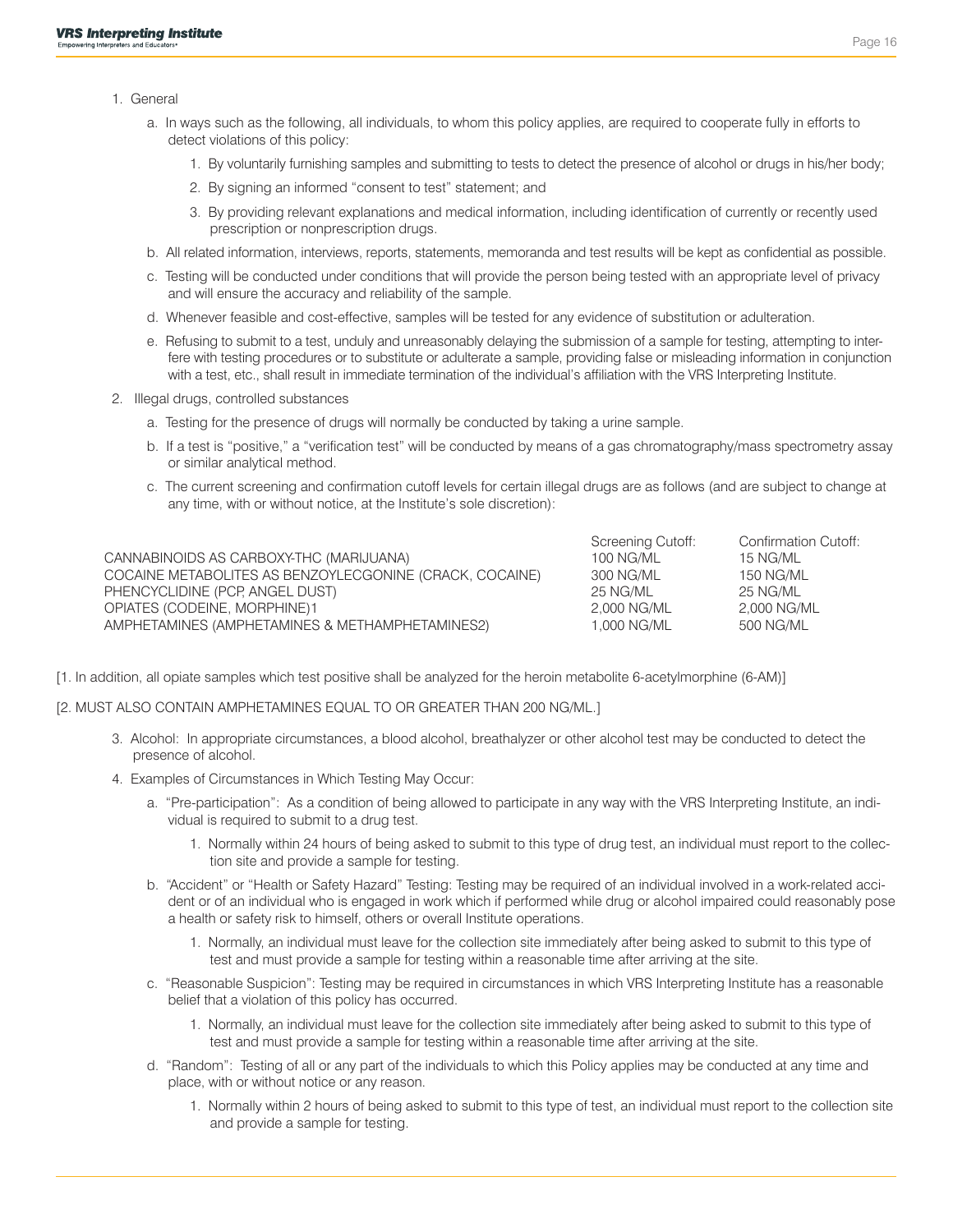e. An individual's inability or failure to provide a sample for testing, within the time limits designated above, should be properly documented and both the Medical Review Officer and the Institute promptly notified. Such inability or failure may, depending on the reasons for such inability or failure, result in immediate termination of the individual's relationship with VRS Interpreting Institute.

#### B. Consequences of Violations

Violations of this policy may result in various measures, which include, but are not limited to, the following:

1. Returning To Service After Passing A Test

Normally, individuals who pass an "accident or health or safety hazard," "reasonable cause," "random," or similar test, will be returned to Institute participation without delay.

2. Termination From VRS Interpreting Institute

Any individual who violates the provisions of this policy will be immediately terminated from their association with VRS Interpreting Institute.

### C. Inspection and Confiscation

- 1. At any time and with or without prior notice, VRS Interpreting Institute may inspect and/or confiscate any personal property brought onto or used in or on Institute premises. ("Institute premises" is any property, real or otherwise, which is owned by or is under the control of the Institute, such as buildings, apartments, parking lots, land, Institute vehicles, etc.) Personal property subject to inspection and confiscation includes, but is not limited to, briefcases, lunch boxes, sacks, purses, desks, lockers, vehicles, computer storage devices, etc., as well as the contents of any such property.
- 2. The refusal to consent to an inspection and/or confiscation may result in discipline, up to and including termination of the individual's relationship with VRS Interpreting Institute.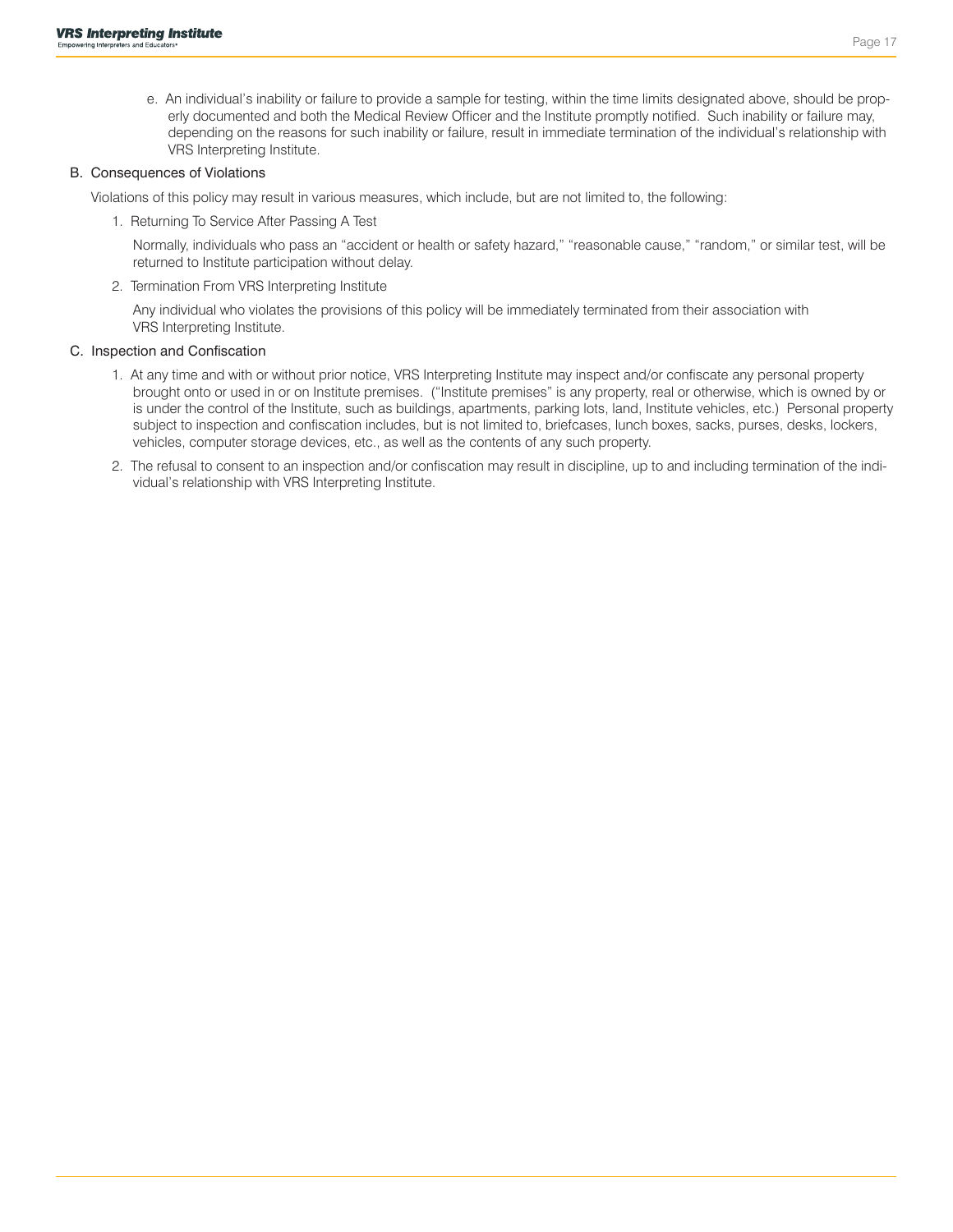# Email and Internet Use Policy

VRSII School-to-Work Program participants must comply with the Email and Internet Use on Company Servers Policy of Sorenson Communications, which is incorporated as policy and procedure of the VRSII.

For purposes of understanding the policy's application to participants, the term "employee" shall include participants in the VSRII School-to-Work Program.

I agree to the terms and conditions outlined in the included Email and Internet Use Policy.

Name : \_\_\_\_\_\_\_\_\_\_\_\_\_\_\_\_\_\_\_\_\_\_\_\_\_\_\_\_\_\_\_\_\_\_\_\_\_\_\_\_\_\_\_\_\_\_\_\_\_ Date :\_\_\_\_\_\_\_\_\_\_\_\_\_\_\_\_\_\_\_\_\_\_\_\_\_\_\_\_\_\_\_\_\_\_\_\_\_\_\_\_\_\_\_\_\_\_\_\_\_\_\_\_\_\_\_\_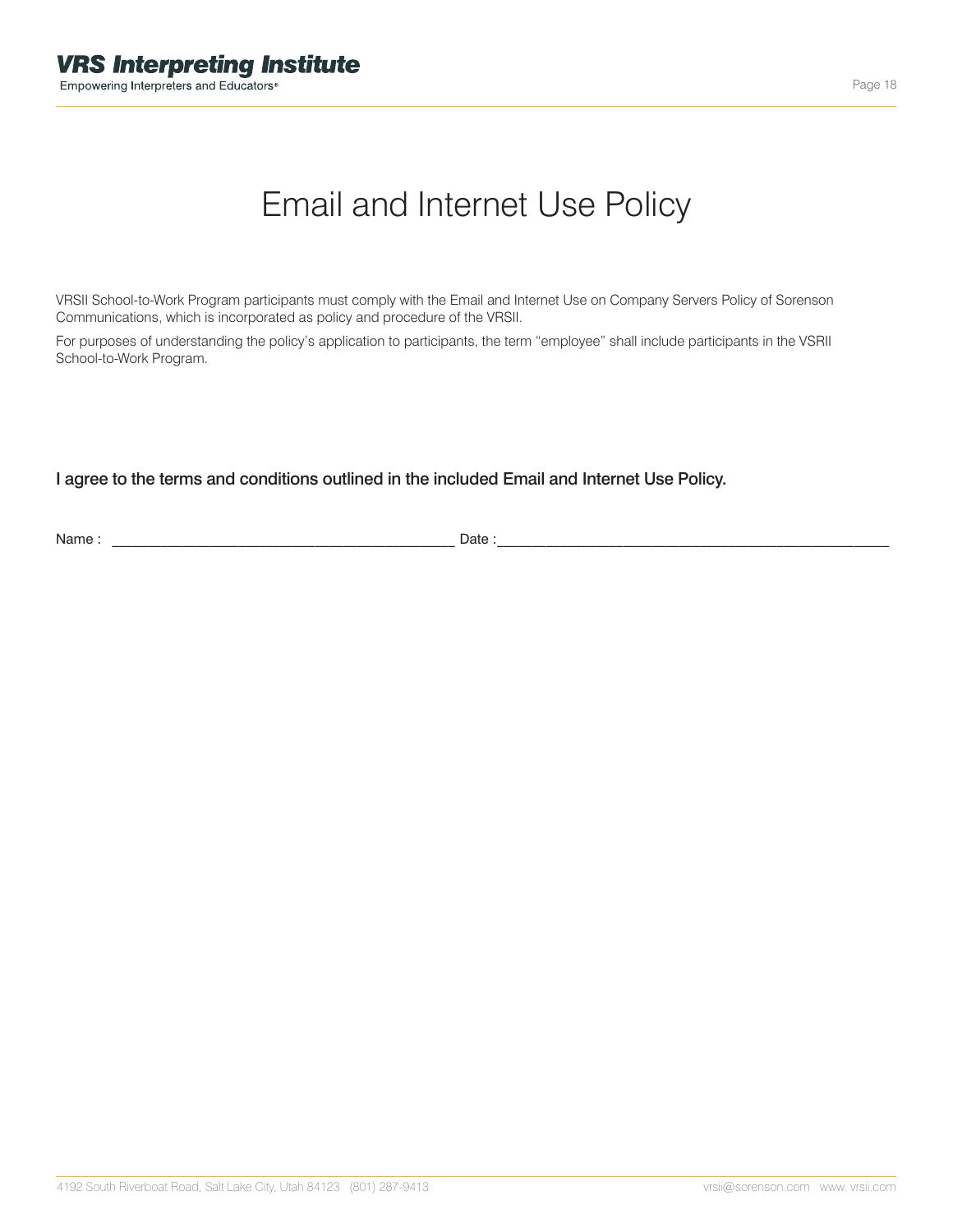# Email and Internet Use on Company Servers

## **EMAIL AND INTERNET USE ON COMPANY SERVERS POLICIES AND PROCEDURES**

Approved by: Grant Beckman, Vice President Engineering

#### PURPOSE

To ensure the proper use of the Internet and email system on the Company's servers, computers or other equipment.

The Company is committed to providing its employees a workplace environment that encourages productivity and effective communications. For that reason, the Company provides its employees the ability to access and use email and Internet systems using the Company's servers, computers or other equipment.

The Company reserves the right to amend this policy at its discretion, without prior notification.

#### POLICY

Employees who violate this policy may be subject to disciplinary action, which could include immediate termination of their employment with the Company. Employees may also be held liable, under the law, for conduct that violates this policy, and the Company may disassociate itself to the extent possible for employees' violations of this policy.

#### EMPLOYEE'S WAIVER OF PRIVACY

Employees who use the Company's servers, computers and other equipment to access the Internet and email systems consent to the Company monitoring, without prior notification, the employees' use of Internet and email. Email communications and Internet usage on the Company's servers, computers and other equipment ARE NOT PRIVATE, including, without limitation, the identity of those to whom messages have been sent or received, the dates and times of such messages, the volume of messages, the content of messages, the websites accessed, information downloaded, etc.

The Company reserves the right to utilize any information discovered for any lawful purpose, including, without limitation, the defense of legal actions brought against the Company, as supporting evidence for termination or disciplinary action brought against an employee, and as required by an order or subpoena of a court, or other judicial or administrative body.

#### All messages distributed using the Company's servers, computers, networks and other equipment are the Company's property.

### A. INTERNET USAGE

1.Prohibited Use

Employees shall NOT, on the Company's servers, computers or other equipment: (a) install, attempt to install, or run application platforms that may run independent software (including, by way of example, but not limited to, Java and Flash); download, stream, play movies, video, non-Company approved messengers, non-Company approved browsers, or screen savers unless such access and use is reasonably required in order to perform their duties as an employee of the Company; nor (b) violate any laws, including, without limitation, copyright laws.

Any attempts to subvert measures taken by the Company to block access to content or locations including proxy servers or other means are strictly prohibited and may result in immediate termination.

2.Reasonable Care Required

The reliability and types of information accessed via the Internet, and the confidentiality of information sent through the Internet is beyond the Company's control. Thus, employees must affirmatively exercise reasonably prudent judgment when accessing and sending information through the Internet.

Employees must exercise reasonable care when accessing the Internet because files, information, and products accessed on the Internet will usually not have been pre-checked. Employees must exercise reasonable care to ensure that the files, information and products accessed on the Internet: (a) do not contain viruses and will not harm the Company's servers, computers or other

Date: July 1, 2012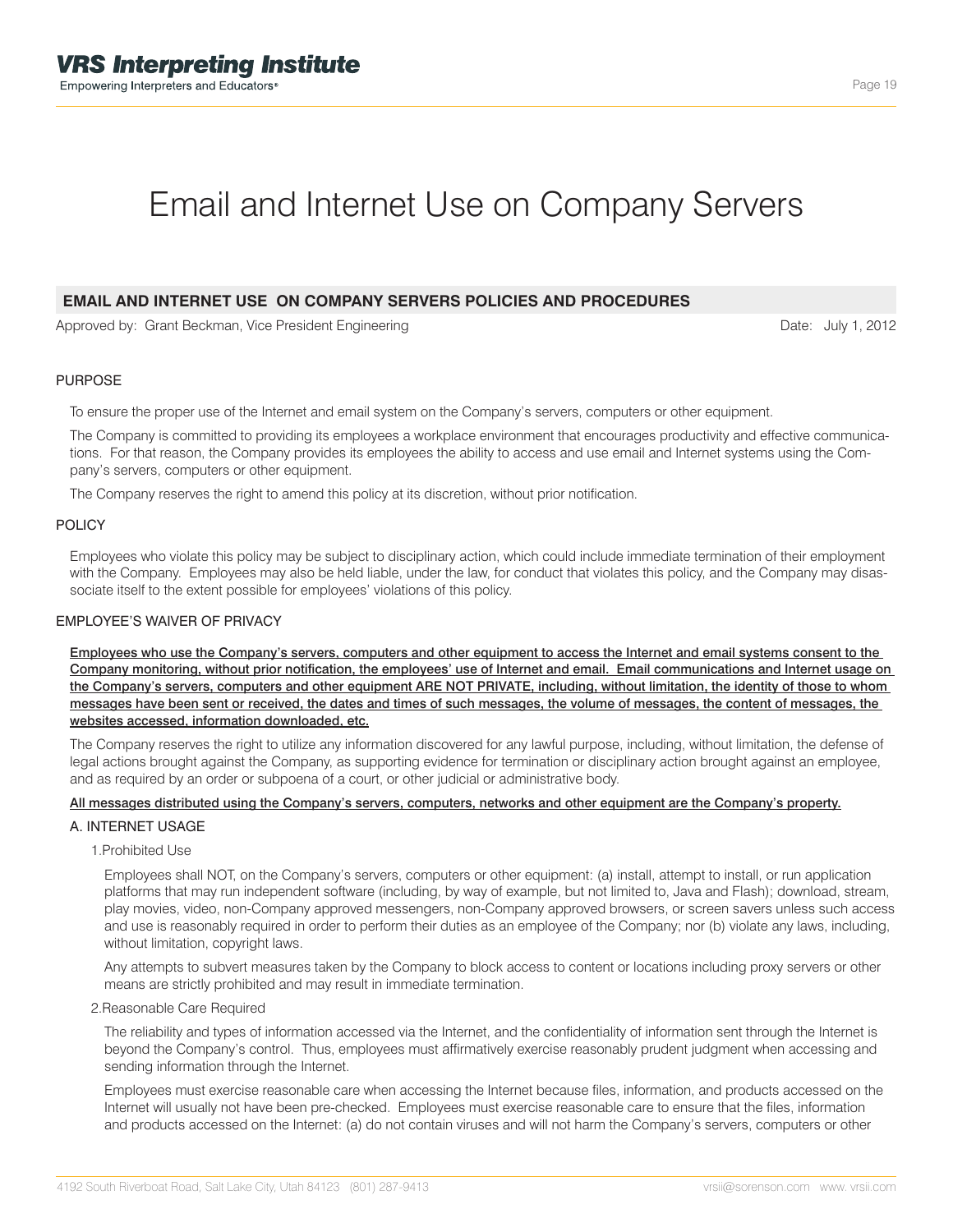equipment; (b) will work on the equipment and systems used; and (c) do not contain any information or materials which could be construed as pornographic, inflammatory, or offensive. Employees must also exercise reasonable care to ensure they have the legal right to access, download, copy or use the files, information or products.

#### 3.Times of Use

Employees are required to make effective use of their time in performing their duties during their appointed working hours. Therefore, employees are prohibited from accessing and using the Internet during their appointed working hours, unless such access and use is reasonably required in order to perform their duties as an employee of the Company, or is done during Company-authorized meal breaks.

4.Pornographic, Defamatory, Harassing, Offensive or Infringing Information

Employees are expressly prohibited from accessing, downloading, publishing, sending, distributing, re-distributing, and copying any information or data that could be construed as pornographic, obscene, inflammatory, defamatory, offensive, harassing or infringing the copyrights of others. Employees are required to immediately report all violations of this policy that come to their attention to the Vice President of Human Resources or to their supervisor.

5.The Company's Proprietary and Confidential Information

Employees are expressly prohibited from passing or distributing information which could be construed as private, proprietary, or confidential information of Sorenson Communications unless they have been authorized to do so, in writing, by their supervisor or an officer of the Company. Examples of private, confidential, or proprietary information include, but are not limited to:

- A. Customer lists and customers.
- B. Production, business, and transmission processes and related know-how, software, developments, inventions, processes, formulas, technology, designs, drawings, engineering, and hardware configuration information.
- C. The Company's and its customers' in-house e-mail, Internet, security, services and products, and/or other systems.
- D. Financial and legal information and data of a private nature, including but not limited to costs to produce goods or services, pricing, royalty arrangements, and financial and marketing projections or results.
- E. Business information pertaining to the Company, including but not limited to business plans and other information of a private or sensitive nature pertaining to prospective and current strategic alliances, key employees, independent contractors suppliers, employee compensation, independent contractor remuneration, e.g. rates, or the like.
- F. Works, studies, documents, ideas, and concepts of a proprietary and/or novel nature that have been authored by the Company or by the employee during the time the employee is employed by the Company.
- G. Communications and communications transmittal/retrieval/storage systems of a proprietary, confidential, or private nature.
- H. Other valuable information designated by the Company as confidential and proprietary or by the circumstances in which it is provided to the employee.
- I. Information received by the Company from third parties that the Company is obligated to treat as confidential.
- J. Patent applications, processes, and methods, and manufacturing and marketing know-how.
- K. Sales and marketing strategies and materials, including but not limited to labeling and packaging which could be construed as a trade secret or trade dress.
- L. Any and all information regarding the foregoing that the employee may become privy to while employed by the Company which is of a proprietary, secret, and/or confidential nature.

## B. THE EMAIL SYSTEM

1. Reasonable Care Required

The reliability, security and types of information received and sent through the Company's email system are beyond the Company's control. Employees must exercise reasonable care when sending or receiving information, files or messages using the Company's servers, computers and/or equipment.

2. Username/Passwords

Employees must keep their username and password to themselves, and change it once a month. Employees should use passwords that are difficult for an intruder to guess. If employees use easy-to-guess passwords, or if they allow their usernames and passwords to be discovered by others, the privacy of their email and others' email may be compromised.

All passwords must be made known to the Company upon request. The use of passwords to gain access to the computer system or to secure specific files does not provide users with an expectation of privacy in the respective system or document.

Email accounts not used for 60 days may be deactivated and deleted.

3. Pornographic, Defamatory, Harassing, and Other Types of Offensive Materials or Messages

Employees are expressly prohibited from sending, distributing, re-distributing, and receiving any information or data that could be construed as pornographic, obscene, inflammatory, defamatory, offensive or harassing. Employees are required to immediately report all violations of this policy that come to their attention to the Vice President of Human Resources or to their supervisor.

4. Other Unauthorized Activities

Employees are expressly prohibited from (a) accessing, or attempting to access, email boxes other than their own; (b) reading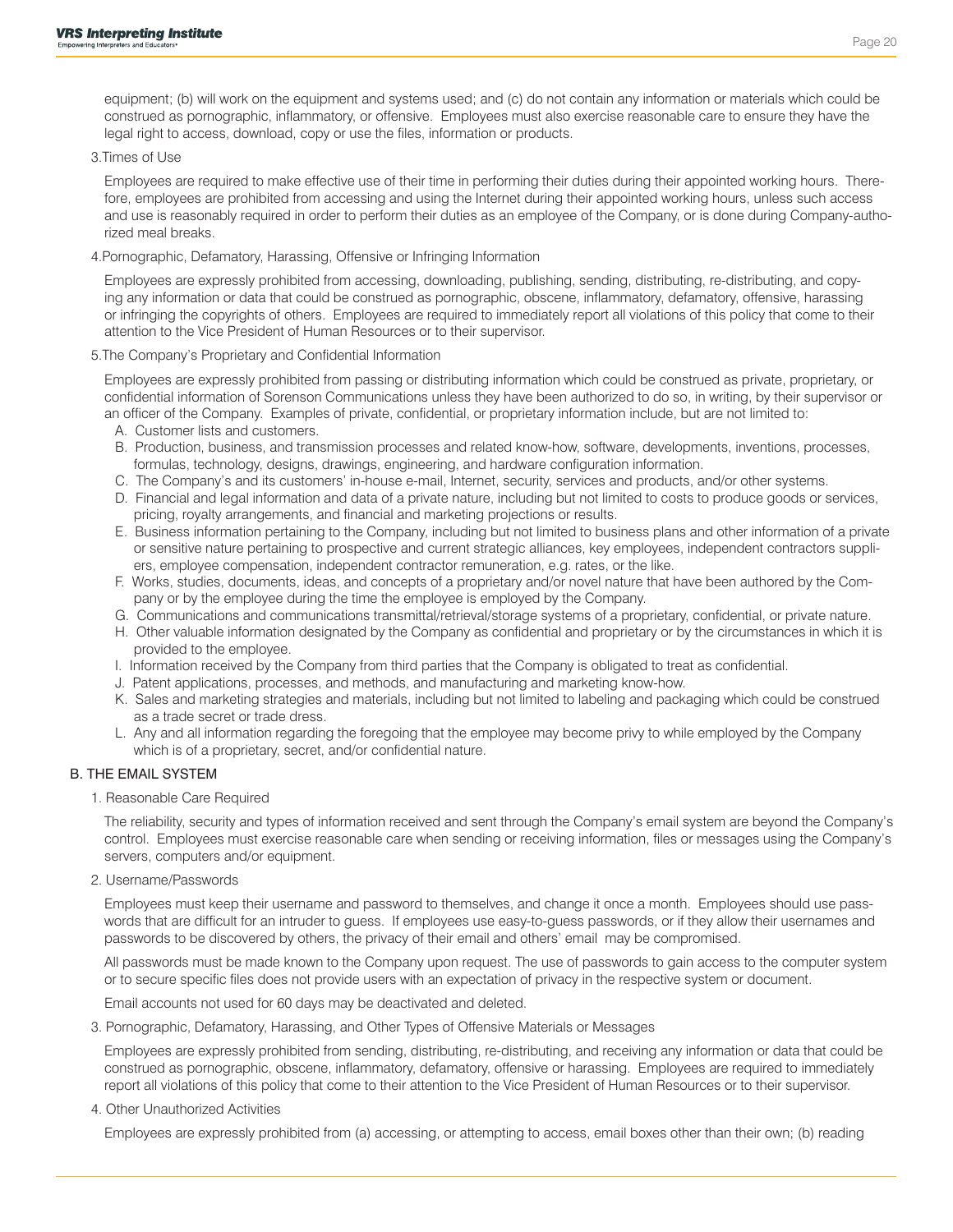email messages not directed to them; (c) forging or attempting to forge email messages; (d) disguising or attempting to disguise their identity; and (e) sending email messages using another person's email account.

Employees shall not use the Company's servers, computers or other equipment: (a) to send chain letters, junk mail, or jokes; (b) for financial gain or to further business interests outside of the Company; (c) forward any copyrighted material; and/or (d) send messages or information prohibited by law.

#### 5. Email Retention

Emails will be automatically deleted 120 days after initial receipt. An email folder for storing emails longer than 120 days may be available but will have a file storage size limit placed upon it. Until such time as the automatic deletion capability is activated, employees will be informed whenever their mailboxes have exceeded allowable storage limits. In such event, employees will be required to delete emails that are non-essential and not subject to a litigation hold notice in order to continue receiving and deleting emails.

Personal storage of user emails through archiving is prohibited. Scripts or filters that move all emails into a user's permanent storage folder are prohibited. Exceptions to this rule will be made on a case-by-case basis and require the approval, in writing, of the Vice President of Information Systems and Technology.

#### 6. Required Disclaimer

The Company has a disclaimer that must accompany each outgoing email using the Company's servers, computers or equipment. Employees are prohibited from sending emails without the required disclaimer.

### C. Use of Non-Secure or Non-Company-Provided Third Party Storage Devices

Employees are expressly prohibited from the use of non-secure third party storage devices, including but not limited to, portable CD/DVD writers, external hard drives, USB "thumb drives", or iPODs™. An any and all personal backup activity of company-provided hardware is to take place only to pre-approved network shares where proper archival and management is provided. Employees are not to maintain any backups of company data on non-company-provided or personal mediums.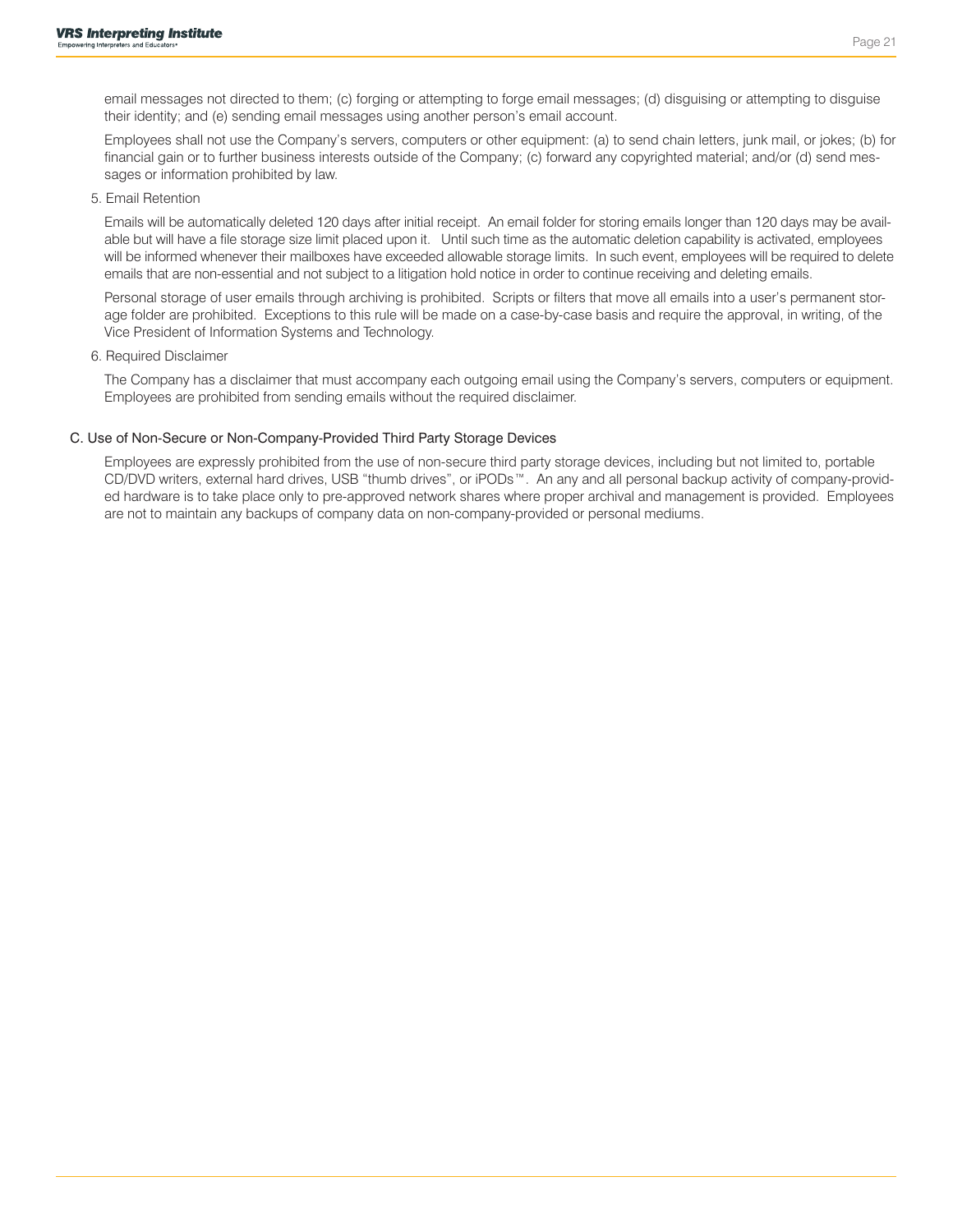# Dress Code Policy

VRSII School-to-Work Program participants must comply with the Dress Code Policy of Sorenson Communications, which is incorporated as policy and procedure of the VRSII.

For purposes of understanding the policy's application to participants, the term "employee" shall include participants in the VSRII Schoolto-Work Program. The prohibitions contained in the Dress Code Policy apply during classes, labs, internship assignments and community events and on any company property including the VRSII, any Sorenson Communications' facility.

# I agree to the terms and conditions outlined in the included Dress Code Policy.

Name : \_\_\_\_\_\_\_\_\_\_\_\_\_\_\_\_\_\_\_\_\_\_\_\_\_\_\_\_\_\_\_\_\_\_\_\_\_\_\_\_\_\_\_\_\_\_\_\_\_ Date :\_\_\_\_\_\_\_\_\_\_\_\_\_\_\_\_\_\_\_\_\_\_\_\_\_\_\_\_\_\_\_\_\_\_\_\_\_\_\_\_\_\_\_\_\_\_\_\_\_\_\_\_\_\_\_\_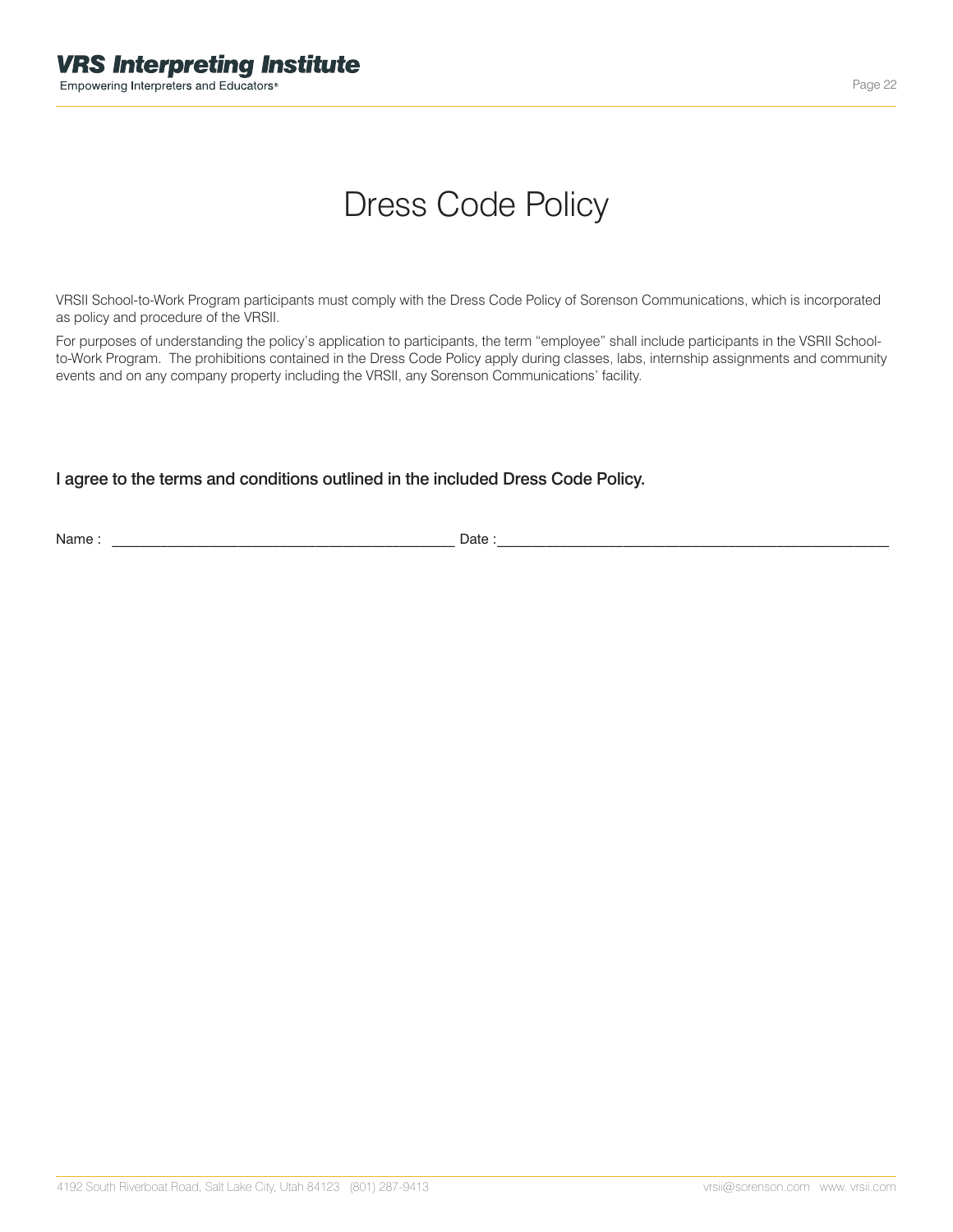# Dress Code

VRSII School-to-Work Program participants must comply with the Dress Code of Sorenson Communications, which is incorporated as policy and procedure of the VRSII.

For purposes of understanding the policy's application to participants, the term "employee" shall include participants in the VSRII Schoolto-Work Program. The prohibitions contained in the Dress Code Policy apply during classes, labs, internship assignments and community events and on any company property including the VRSII, any Sorenson Communications' facility.

## **DRESS CODE POLICIES AND PROCEDURES**

Approved by: Janice Barson, Vice President, Human Resources

#### I. PURPOSE

To outline the Company's policy toward dress and grooming for all employees.

#### II. POLICY

It is the policy of the Company that each employee's dress, grooming, and personal hygiene should be appropriate to the work situation. The Company retains discretion in determining the appropriateness of its employees' dress and grooming.

#### A. Expectation

Employees are expected to present a professional, businesslike image at work at all times. Acceptable personal appearance, like proper maintenance of work areas, is a requirement of employment with the Company. Departures from conventional business dress or personal grooming and hygiene standards are not permitted.

### B. Casual Dress

Casual dress is allowed, when approved by management at a particular worksite; however, bare midriffs, shorts, or worn, tattered clothing are not allowed at any time. In addition, management retains sole discretion in determining the appropriateness of any casual attire worn by employees and in taking appropriate remedial action.

### C. Office Environment

Maintaining a high degree of professionalism in all areas is central to the core philosophy of the Company. Employees are expected to maintain professionalism in their dress at all times. Professional dress is expected in office environments and is defined as:

#### APPROPRIATE:

- Dresses (length cannot be more than 3 inches above the knee)
- Suits/Pant Suits/Ties
- Skirts (length cannot be more than 3 inches above the knee)
- Blouses/Shirts
- Blazers
- Vests

Date: June 24,2008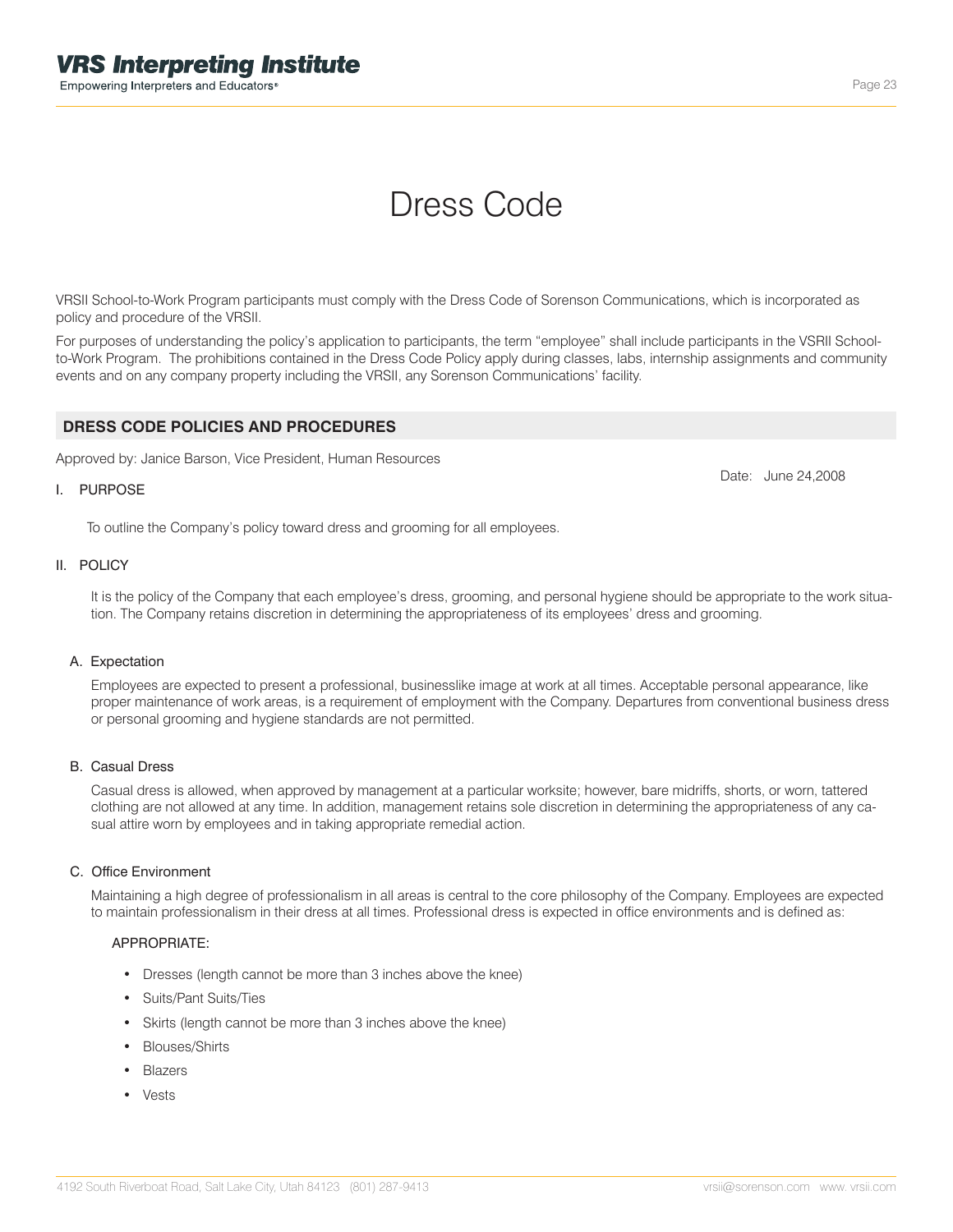- Pants in business suitable fabrics (denim is not considered business suitable)
- Any type of business shoe (heels, flats, dress sandals, etc.)

## INAPPROPRIATE ATTIRE FOR OFFICE ENVIRONMENTS:

- Spaghetti Straps/ Tank Tops
- Shorts (in any fabric)
- Tattered clothing of any type
- Dresses/skirts higher than 3 inches above the knee
- Flip Flops (rubber)
- Exposed under garments
- Bare midriffs
- An unkept general appearance
- Hats/headware
- Distracting jewelry

### D. Tattoos and body piercings

While tattoos and piercings may be examples of employee self-expression, they are not considered appropriate in a professional environment. Employees with facial piercings must remove the jewelry/studs prior to reporting to their workstations. No more than two earrings may be worn in each ear in the workplace.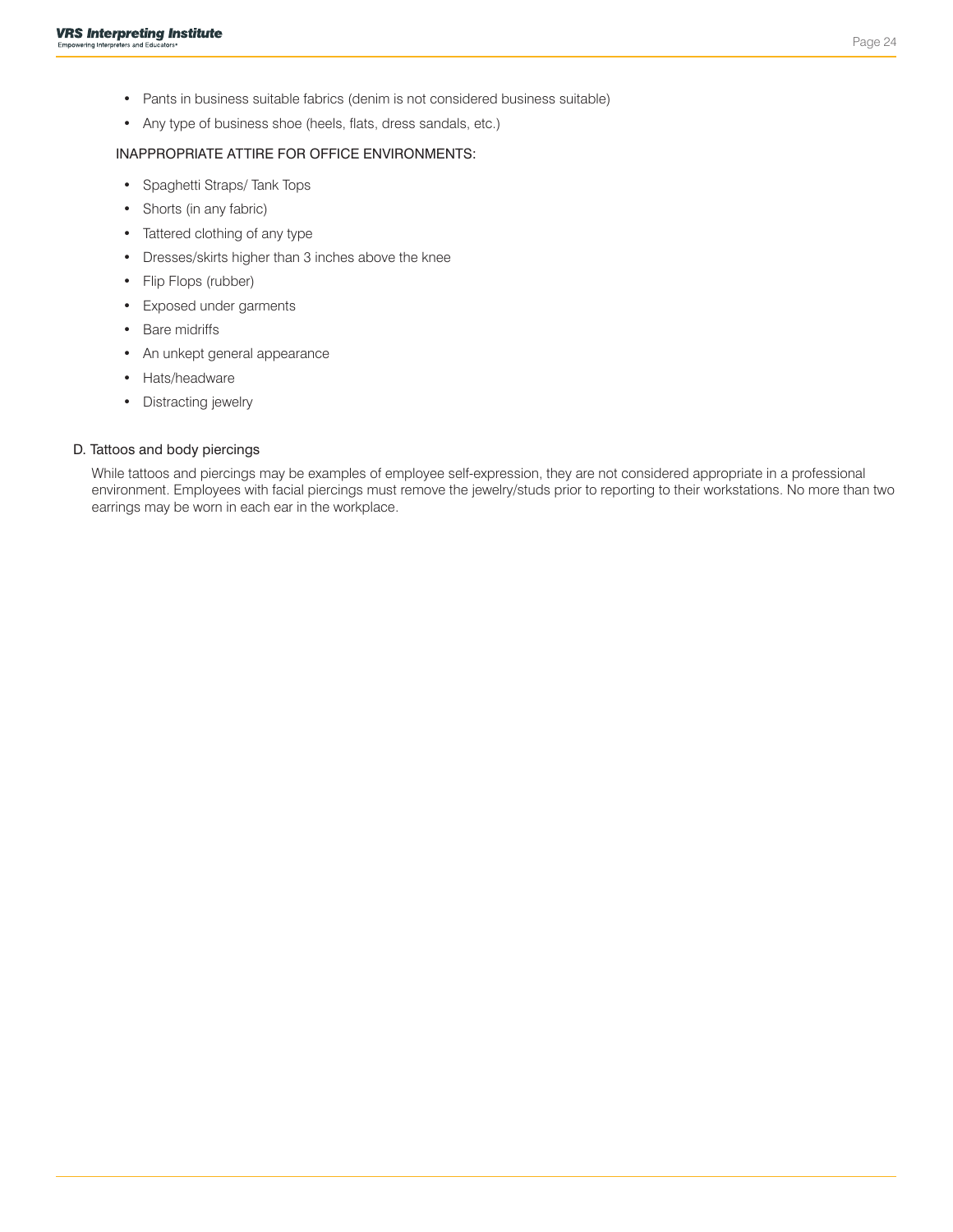# Housing Terms and Agreement

# **1. RENTAL DEPOSIT**

A \$200.00 rental deposit shall be payable at the time of the payment of the processing fee. Sorenson Communications will apply the rental deposit to any of the following outstanding obligations of the participant:

- a) Damage to any part of VRSII's housing property done by the participant individually or by persons invited on the property by the participant beyond reasonable wear and tear;
- b) Cleaning of the housing space, unless reasonably cleaned by the participant, reasonable wear and tear accepted.

If the participant withdraws or is terminated from the program for any reason, the entire deposit will be forfeited by the participant. At the time of termination of the Housing Agreement, the balance of deposit and explanation concerning any deductions will be mailed to the participant's last known address within 30 days.

## **2. ELIGIBILITY CONDITION**

In order to be eligible for housing, the participant must commit to fully participate in VRSII's School-to-Work Program. If the participant fails to honor this commitment at any time during the program, his/her participation therein may be terminated.

### **3. HOUSING TERM**

The agreement begins 24 hours prior to the start of the VRSII School-to-Work Program, June 4, 2014 at 9 a.m. and ends 24 hours after the completion of the program, August 29, 2014 at 4 p.m. Participants will not have access to housing before or after these dates and times.

## **4. HOUSING STANDARDS**

Participants agree to conduct themselves in accordance with behavior that is deemed appropriate and reasonable. Sorenson Communications reserves the right to amend or formulate new or additional rules and regulations at any time, and will provide the participant with reasonable notice of the additions or amendments prior to their becoming effective. The participant agrees that changes made in this fashion shall constitute a valid amendment to the Housing Agreement and the participant agrees to comply with any amended or newly formulated rules and regulations when they become effective.

## **5. RIGHT OF PRIVACY INSPECTION**

In the case of an emergency which threatens life or property, a VRSII or Sorenson Communications representative may enter the housing space assigned to the participant without notice or consent; best efforts to provide notice before entry will be made if practicable. In all other cases, including but not limited to inspections, making repairs, or cleaning services, appointments will be scheduled with participants as needed and when convenient. When requesting repairs, participant's consent is deemed to have been given to enter without notice, but only to make the requested repairs and only after knocking and at reasonable hours. If the participant refuses to allow VRSII representatives lawful access, VRSII may terminate the participant's agreement and/or charge the participant for all related damages, if any. Additionally, participation in the VRSII School-to-Work Program may, at the discretion of the VRSII Executive Director, be terminated.

## **6. BUILDING ACCESS**

A \$75.00 charge for re-keying will be assessed for all lost keys or keys not returned upon expiration or termination of the agreement. If a key is lost, the participant must immediately inform the VRSII.

## **7. CLEANING**

Weekly cleaning services will be provided for the VRSII housing. Participants shall keep conditions as clean and sanitary as possible. Failure to do so may result in forfeiture of the participant's housing deposit.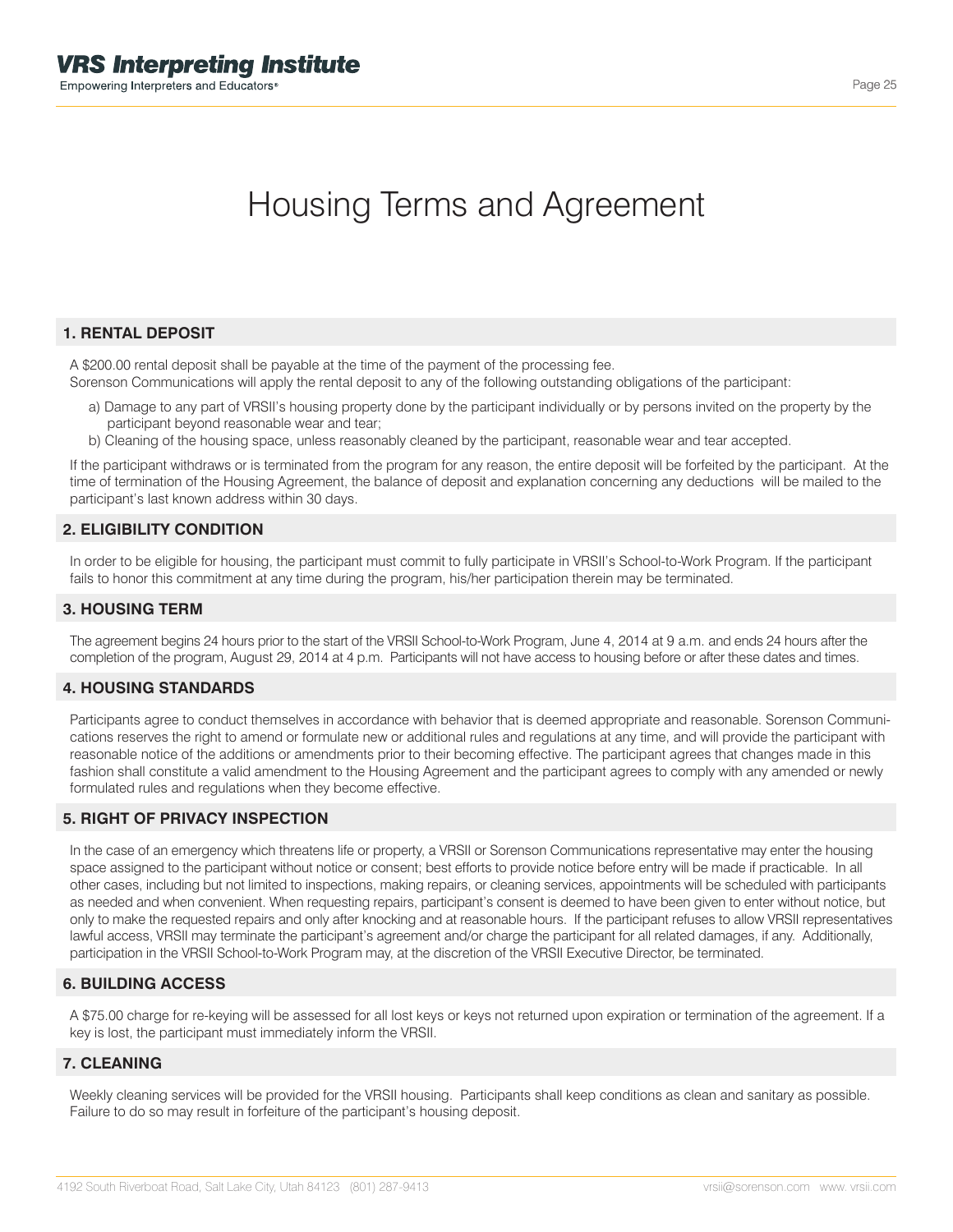# **8. MAINTENANCE**

Participants shall properly use all furniture, furnishings, appliances, and electrical and plumbing fixtures, and keep them as clean and sanitary as their condition permits. Excluding reasonable wear and tear, the participant shall notify the VRSII and pay for all repairs and replacement caused by the participant or the participant's invitee's negligence or misuse.

### **9. PERSONAL PROPERTY**

The participant's personal property is not covered by any insurance provided by the VRSII. Participants wishing such coverage should make arrangements to obtain renters insurance. Participants living in VRSII housing hereby waive all claims against the company for loss of or damage to clothing, valuables, electronic equipment, or other personal property, including money, even if such loss or damage is the result of negligence on the part of the company, its employees, or its agents.

### **10. RISK OF PERSONAL INJURY**

The participant's signature on this form indicates the participant agrees to release VRSII and/or Sorenson Communications from any and all liability due to personal injury to the participant or the participant's guests, even if such injury results from the negligence of VRSII and/ or Sorenson Communications.

### **11. NO RIGHT TO ASSIGN OR SUBLET**

The Housing Agreement is between the VRSII and the participant designated on the face of the agreement. Participant may not sell or assign the agreement.

### **12. WITHDRAWL, SUSPENSION, EXPULSION OR DISMISSAL**

Participants who are suspended or dismissed, or who choose to withdraw from the VRSII School-to-Work Program prior to the end of the term of the agreement, must immediately vacate Sorenson Communications' housing. Withdrawal, suspension or dismissal from the program is considered a material breach of the agreement requiring the participant's removal from VRSII/Sorenson Communications Housing within 48 hours of the withdrawal, suspension or dismissal.

### **13. TERMINATION OF HOUSING**

In any of the following instances, the VRSII may declare a material breach of the agreement and elect to terminate the agreement and remove the participant from the VRSII Housing:

- a) The cost of damages caused by negligence of the participant or his or her guest(s) is excessive.
- b) The participant causes material, substantial, or continuing breach of the agreement. The decision about whether a participant has violated VRSII standards sufficient to be removed from VRSII Housing is up to the VRSII Executive Director; action taken by any other division of the company does not preclude the VRSII from determining there has been a material breach of this agreement.
- c) The participant recklessly endangers human life (including his/her own); assaults, threatens, harasses, other participants or VRSII and/or Sorenson Communications' employees; fails to follow direction given by VRSII to correct inappropriate conduct or violates VRSII policies.
- d) The participant intentionally damages, defaces or destroys the property of or threatens physical harm against other participant or VRSII and/or Sorenson Communications' employees.
- e) The participant suffers, permits or maintains any nuisance or health or safety hazard in the space provided in VRSII Housing.
- f) The participant uses the premises for unlawful purposes or contrary to VRSII School-to-Work Program Terms and Conditions, Housing Agreement, Drug and Alcohol Policy or Email and Internet Policies.
- g) Weapons of any kind are found on the premises.

## **14. PERSONAL CARE REQUIREMENT**

The participant must maintain reasonable standards of personal care without requiring the assistance of housing personnel or other residents. Because the VRSII does not provide attendants for participants requiring assistance with personal care, such participants must arrange for attendant services at their own expense. The VRSII reserves the right to require a student to retain an attendant, if, in the opinion of VRSII personnel, one is warranted by the participant's specific circumstances, in order to meet this requirement.

## **15. ACCEPTANCE BY STUDENT**

Acceptance of the VRSII Housing Terms and Conditions is the participant's acknowledgment that he or she has read, understood, and agrees to the Housing Terms and Conditions.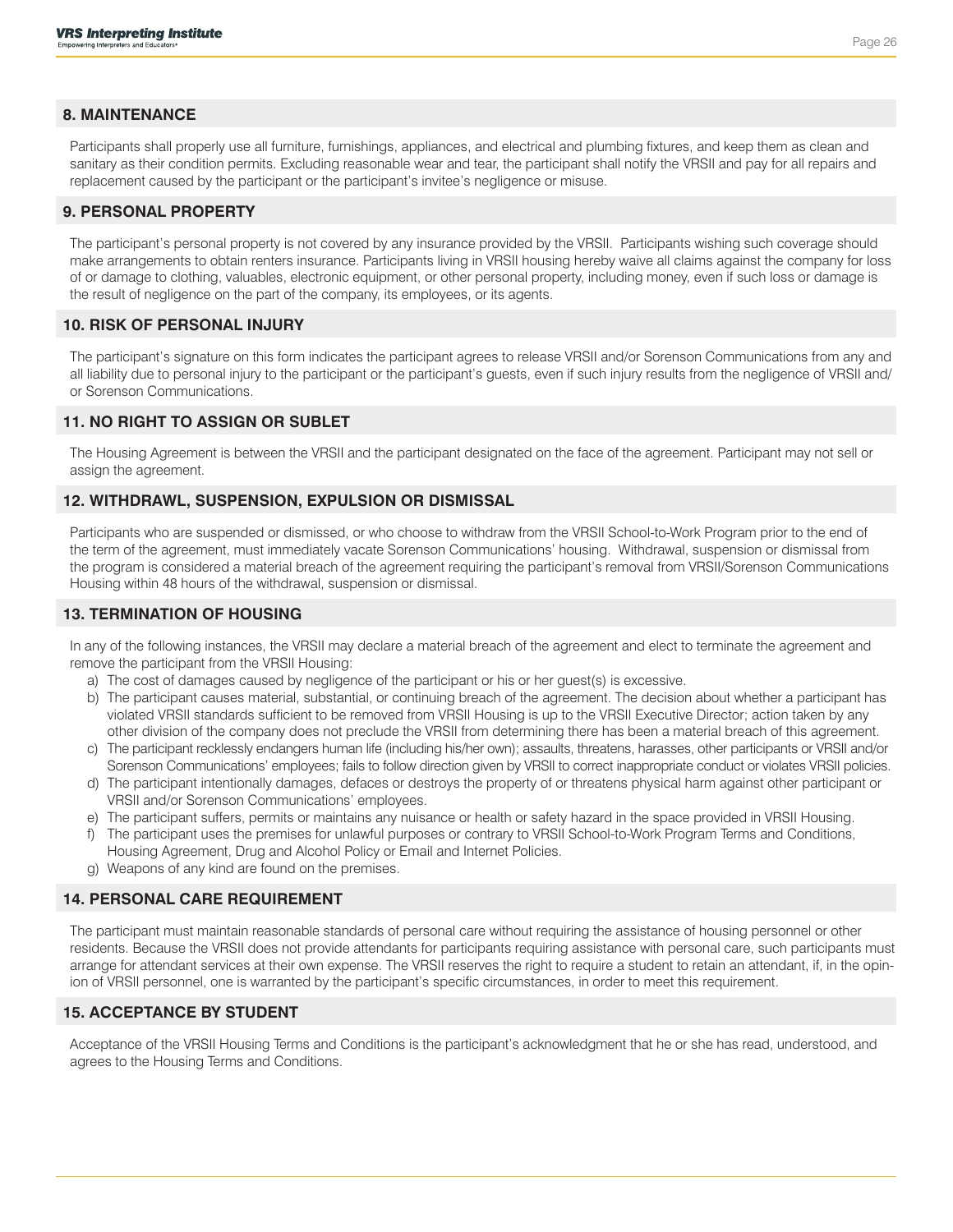I have read, understand, and agree to abide by the VRSII School-to-Work Program Terms and Conditions in their entirety. I understand that lack of compliance can result in termination from the program and repayment of costs invested in my participation.

Date : \_\_\_\_\_\_\_\_\_\_\_\_\_\_\_\_\_\_\_\_\_\_\_\_\_\_\_\_\_\_\_\_\_\_\_\_\_\_\_\_\_\_\_\_\_\_\_\_\_\_\_

Name : \_\_\_\_\_\_\_\_\_\_\_\_\_\_\_\_\_\_\_\_\_\_\_\_\_\_\_\_\_\_\_\_\_\_\_\_\_\_\_\_\_\_\_\_\_\_\_\_\_\_ Signature : \_\_\_\_\_\_\_\_\_\_\_\_\_\_\_\_\_\_\_\_\_\_\_\_\_\_\_\_\_\_\_\_\_\_\_\_\_\_\_\_\_\_\_\_\_\_\_\_\_\_\_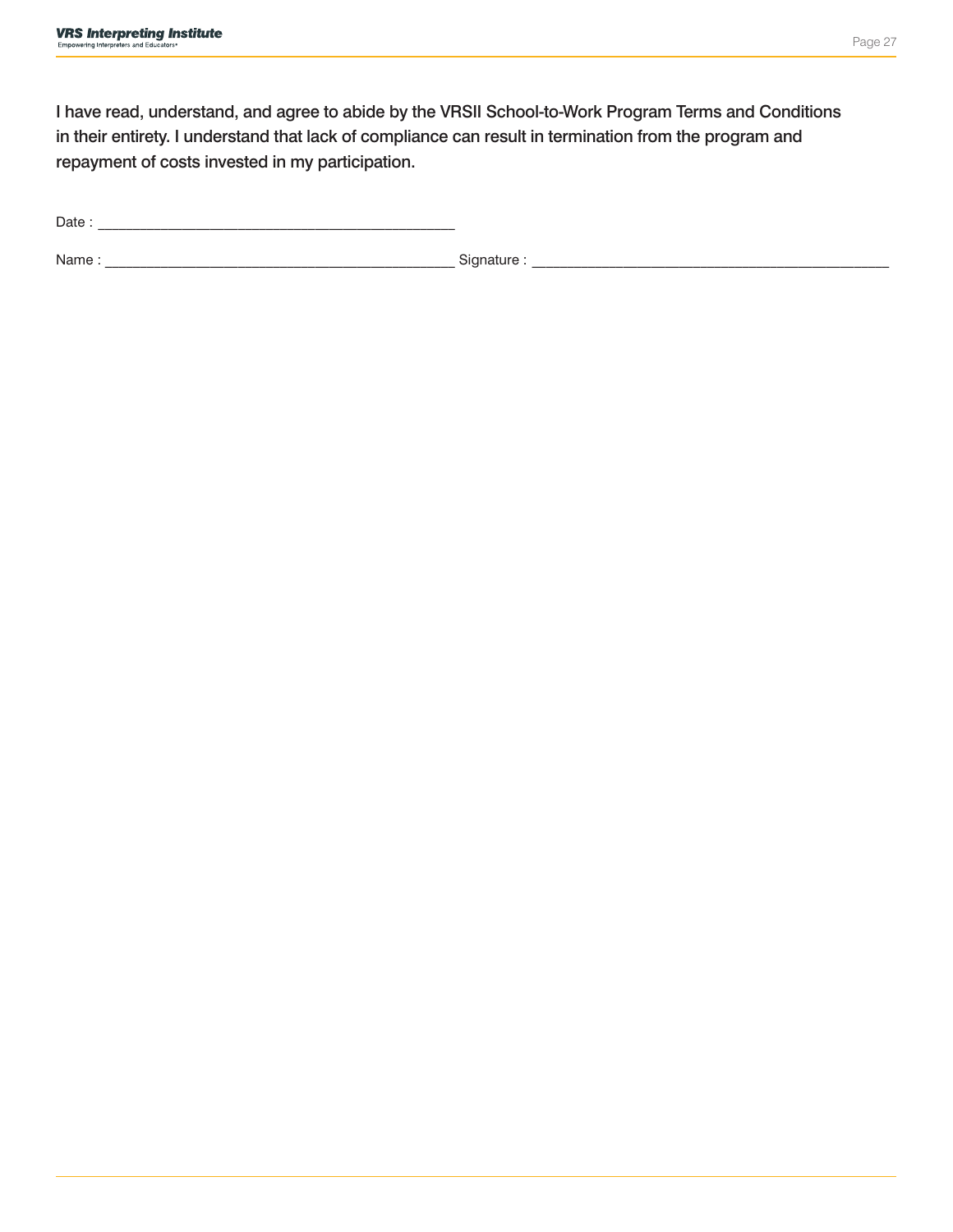# **VRS Interpreting Institute**

Empowering Interpreters and Educators®



# Utah Interpreter Program

Application for State of Utah Student Interpreting Permit

Required under Utah code 53a-26a-101

Paid for Testing

**PAID FOR BY VRSII**

Office Use Only

# **PERSONAL INFORMATION**

| Name:          |                |
|----------------|----------------|
| Address:       |                |
|                | State:<br>ZIP: |
| Home Phone:    | Work Phone:    |
| Occupation:    | Employer:      |
| Date of Birth: | SSN:           |

# PLEASE NOTE: All fields must be completed before applications will be accepted. This information is kept strictly confidential.

|                       | <b>QUESTIONNAIRE</b>                                                                                                                                                                                                       |                                                    |                                       |                   |
|-----------------------|----------------------------------------------------------------------------------------------------------------------------------------------------------------------------------------------------------------------------|----------------------------------------------------|---------------------------------------|-------------------|
| 1.                    | With which sign systems are you fluent? (Check all that apply)<br>□ American Sign Language □ Pidgin Signed English<br>□ Signed English                                                                                     | □ Signing Exact English                            |                                       |                   |
| 2.                    | Education: highest grade completed 11 12 13                                                                                                                                                                                | 14 15                                              | 16<br>17                              |                   |
| 3.                    | Are you an Interpreter Training Program (ITP) graduate?                                                                                                                                                                    |                                                    | $\square$ Yes<br>Year $\qquad \qquad$ | $\square$ No      |
| $\mathcal{A}_{\cdot}$ |                                                                                                                                                                                                                            |                                                    |                                       |                   |
| 5.                    | What type of interpreting classes/workshops have you attended?                                                                                                                                                             |                                                    |                                       |                   |
|                       |                                                                                                                                                                                                                            |                                                    |                                       | House:            |
|                       |                                                                                                                                                                                                                            |                                                    |                                       | Hours:___________ |
|                       |                                                                                                                                                                                                                            |                                                    |                                       | Hours:            |
| 6.                    | How did you learn to interpret/transliterate, other than an Interpreter Training Program?                                                                                                                                  |                                                    |                                       |                   |
| 7.                    | Practicum location:                                                                                                                                                                                                        | VRSII School-to-Work Program, Salt Lake City, Utah |                                       |                   |
| 8.                    | VRSII Faculty and Staff under the direction of Dr. Carolyn Ball<br>Practicum instructor:                                                                                                                                   |                                                    |                                       |                   |
| 9.                    | Name(s) of certified interpreter(s) who will supervise your practicum:<br>Carolyn Ball, Annette Miner, Holly Nelson, Michelle Draper,<br>Samond Bishara, Joseph Featherstone, and other VRSII faculty, staff, and mentors. |                                                    |                                       |                   |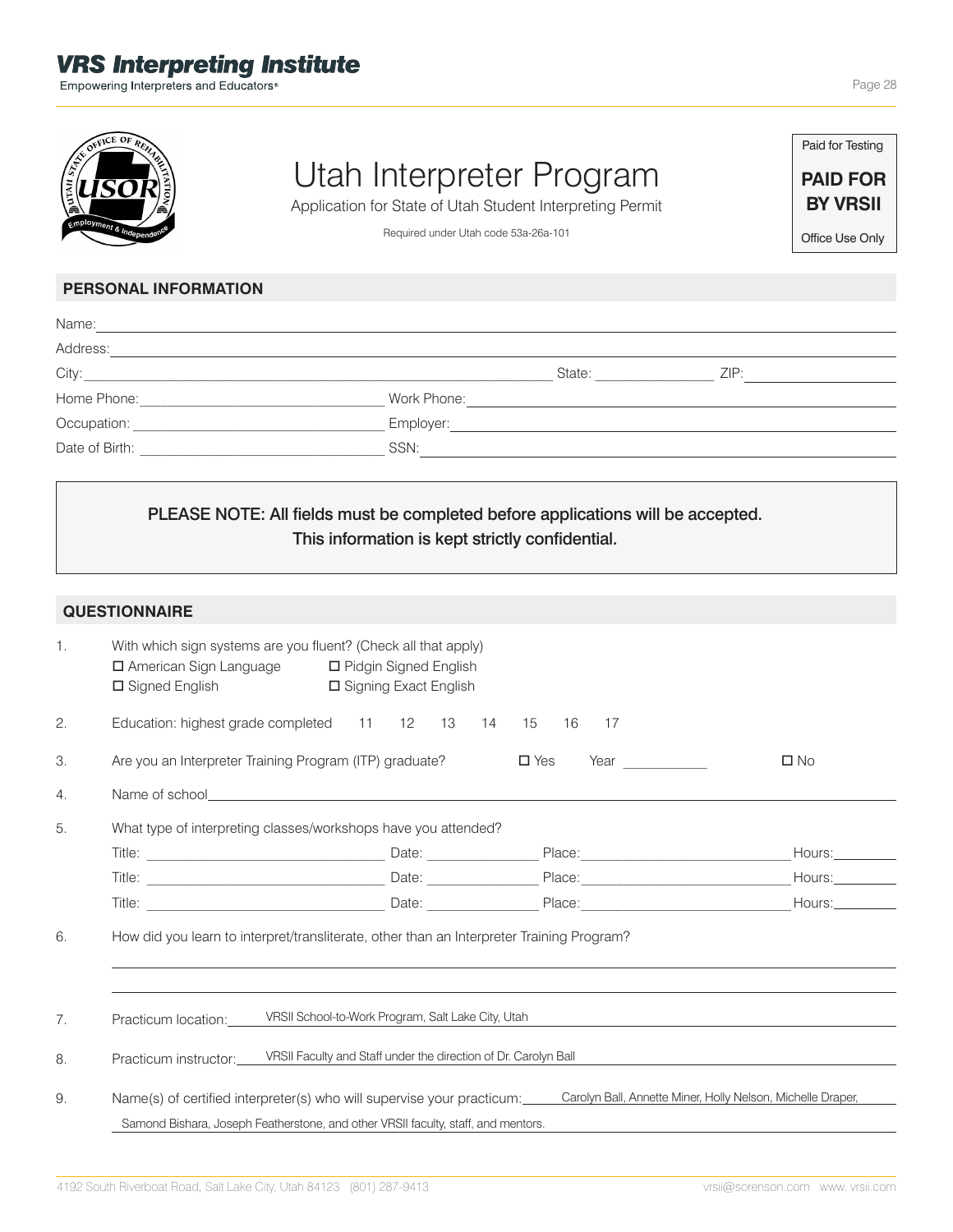| 10.   |                                                                                                                                                                                                                                                                                                                                                                                                                                                                                                                                                                                                     | Please indicate your interpreting experience and how many hours you have had in each setting:                                                                                          |                 |
|-------|-----------------------------------------------------------------------------------------------------------------------------------------------------------------------------------------------------------------------------------------------------------------------------------------------------------------------------------------------------------------------------------------------------------------------------------------------------------------------------------------------------------------------------------------------------------------------------------------------------|----------------------------------------------------------------------------------------------------------------------------------------------------------------------------------------|-----------------|
|       | $\begin{tabular}{ c c } \hline $\blacksquare$ Education & $\rule{3.2mm}{2.25mm}\quad \quad$ & \quad \quad$ \\ \hline \end{tabular}$                                                                                                                                                                                                                                                                                                                                                                                                                                                                 | $\Box$ Mental health                                                                                                                                                                   |                 |
|       | $\begin{tabular}{ c c } \hline \quad \quad & Co lege & \quad \quad & \quad \quad \\ \hline \end{tabular}$                                                                                                                                                                                                                                                                                                                                                                                                                                                                                           | □ Meeting/Conferences____________                                                                                                                                                      |                 |
|       | □ Medical _________________                                                                                                                                                                                                                                                                                                                                                                                                                                                                                                                                                                         |                                                                                                                                                                                        |                 |
|       | $\begin{tabular}{ c c } \hline $\blacksquare$ Legend \begin{tabular}{@{}c@{}} \hline \multicolumn{3}{c }{\textbf{$\sim$}} & \multicolumn{3}{c }{\textbf{$\sim$}} \\ \hline \multicolumn{3}{c }{\textbf{$\sim$}} & \multicolumn{3}{c }{\textbf{$\sim$}} \\ \hline \multicolumn{3}{c }{\textbf{$\sim$}} & \multicolumn{3}{c }{\textbf{$\sim$}} \\ \hline \multicolumn{3}{c }{\textbf{$\sim$}} & \multicolumn{3}{c }{\textbf{$\sim$}} \\ \hline \multicolumn{3}{c }{\textbf{$\sim$}} & \$                                                                                                              |                                                                                                                                                                                        |                 |
|       | $\begin{tabular}{ c c c } \hline $\quad \quad $ & \quad \quad $ & \quad \quad $ & \quad \quad $ \\ \hline \hline $\quad \quad $ & \quad \quad $ & \quad \quad $ & \quad \quad $ & \quad \quad $ \\ \hline $\quad \quad $ & \quad \quad $ & \quad \quad $ & \quad \quad $ & \quad \quad $ \\ \hline $\quad \quad $ & \quad \quad $ & \quad \quad $ & \quad \quad $ & \quad \quad $ & \quad \quad $ & \quad \quad $ \\ \hline $\quad \quad $ & \quad \quad $ & \quad \quad $ & \quad \quad $ & \quad \quad $ & \quad \quad $ & \quad \quad $ & \quad \quad $ & \quad \quad $ & \quad \quad $ & \quad$ | Other (explain) __________________                                                                                                                                                     |                 |
| 11.   |                                                                                                                                                                                                                                                                                                                                                                                                                                                                                                                                                                                                     | References (please include at least one deaf individual):                                                                                                                              |                 |
|       | Name                                                                                                                                                                                                                                                                                                                                                                                                                                                                                                                                                                                                | Address                                                                                                                                                                                | Phone/VP number |
|       |                                                                                                                                                                                                                                                                                                                                                                                                                                                                                                                                                                                                     | <u> 1989 - Johann Stoff, amerikansk politiker (* 1908)</u><br><u> 1990 - Jan James James (f. 1980).</u> 1990 - 1991 - 1992 - 1993 - 1994 - 1995 - 1996 - 1997 - 1998 - 1999 - 1999 - 1 |                 |
|       |                                                                                                                                                                                                                                                                                                                                                                                                                                                                                                                                                                                                     | and the control of the control of the control of the control of the control of the control of the control of the<br><u> 1980 - Jan Stein, Amerikaansk politiker (* 1901)</u>           |                 |
| 12.   |                                                                                                                                                                                                                                                                                                                                                                                                                                                                                                                                                                                                     |                                                                                                                                                                                        |                 |
|       |                                                                                                                                                                                                                                                                                                                                                                                                                                                                                                                                                                                                     |                                                                                                                                                                                        |                 |
|       |                                                                                                                                                                                                                                                                                                                                                                                                                                                                                                                                                                                                     |                                                                                                                                                                                        |                 |
|       |                                                                                                                                                                                                                                                                                                                                                                                                                                                                                                                                                                                                     |                                                                                                                                                                                        |                 |
|       |                                                                                                                                                                                                                                                                                                                                                                                                                                                                                                                                                                                                     |                                                                                                                                                                                        |                 |
|       |                                                                                                                                                                                                                                                                                                                                                                                                                                                                                                                                                                                                     |                                                                                                                                                                                        |                 |
|       |                                                                                                                                                                                                                                                                                                                                                                                                                                                                                                                                                                                                     |                                                                                                                                                                                        |                 |
|       |                                                                                                                                                                                                                                                                                                                                                                                                                                                                                                                                                                                                     |                                                                                                                                                                                        |                 |
|       |                                                                                                                                                                                                                                                                                                                                                                                                                                                                                                                                                                                                     |                                                                                                                                                                                        |                 |
|       |                                                                                                                                                                                                                                                                                                                                                                                                                                                                                                                                                                                                     |                                                                                                                                                                                        |                 |
|       |                                                                                                                                                                                                                                                                                                                                                                                                                                                                                                                                                                                                     |                                                                                                                                                                                        |                 |
|       |                                                                                                                                                                                                                                                                                                                                                                                                                                                                                                                                                                                                     | All of the information included on this application is true and correct to the best of my knowledge.                                                                                   |                 |
|       |                                                                                                                                                                                                                                                                                                                                                                                                                                                                                                                                                                                                     |                                                                                                                                                                                        |                 |
|       |                                                                                                                                                                                                                                                                                                                                                                                                                                                                                                                                                                                                     |                                                                                                                                                                                        |                 |
|       |                                                                                                                                                                                                                                                                                                                                                                                                                                                                                                                                                                                                     |                                                                                                                                                                                        |                 |
| Name: |                                                                                                                                                                                                                                                                                                                                                                                                                                                                                                                                                                                                     | Signature :                                                                                                                                                                            |                 |

For questions regarding this application and/or Utah certification laws, contact Holly Nelson at the VRSII at hnelson@sorenson.com.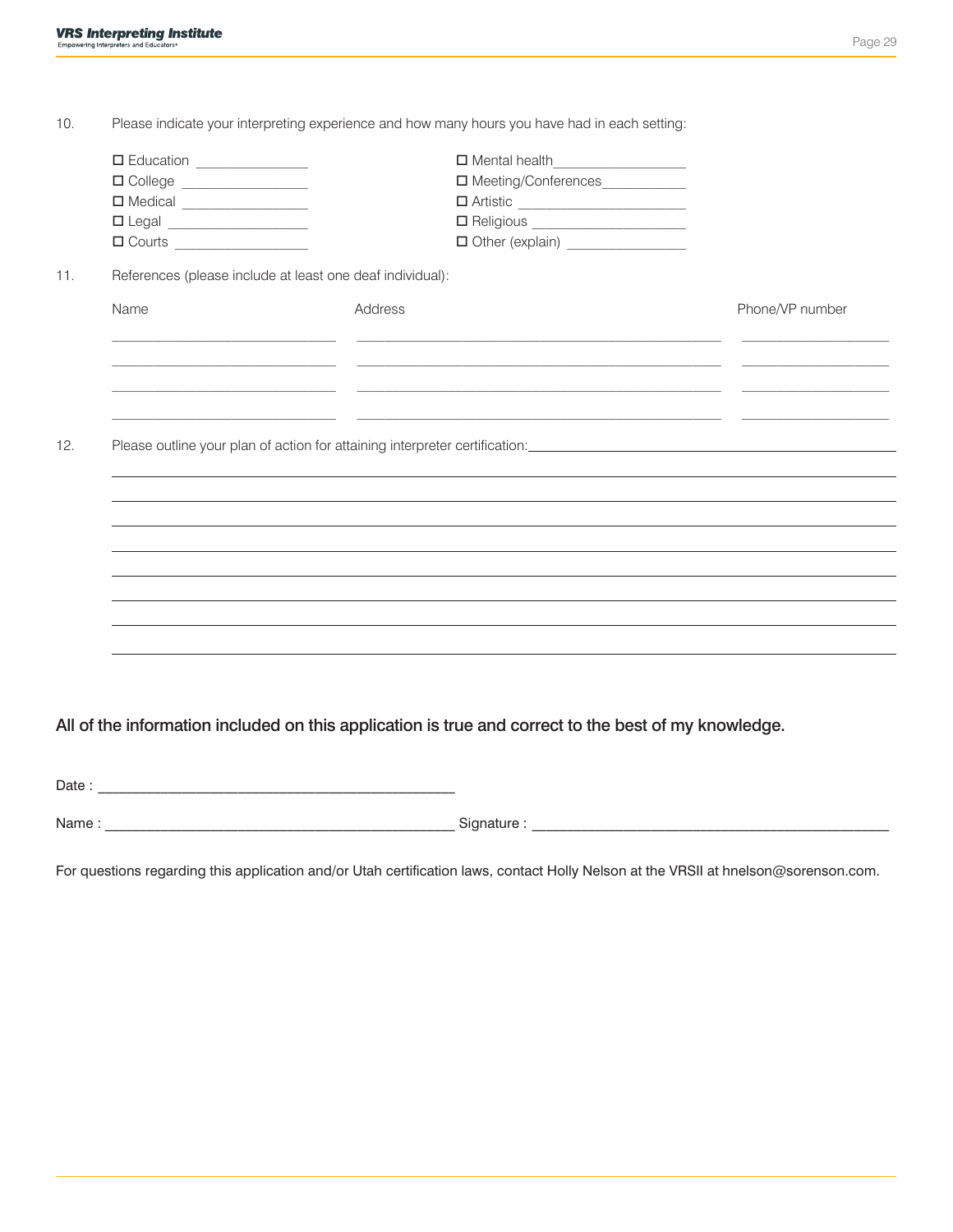# Research Informed Consent Form

As a possible candidate for the VRSII School-to-Work Program, you are also being selected as a possible participant in any research that occurs at the VRSII. We hope to learn more about interpreters, interpreting education, skills of students at graduation and the time gap experienced by interpreters graduating seeking certification.

If you decide to participate, the faculty and/or staff of the VRSII and Sorenson Communications will compile data consisting of student work, language samples, interpreting samples, mentor and/or teacher feedback. Students may also be asked to complete surveys, response forms or provide verbal or signed responses to questions tailored to research goals. Data will be gathered during the 12-week VRSII School-to-Work Program. Follow up information may be gathered upon the completion of the program.

There are no known risks or benefits to participating in the research. However, any inconveniences will be taken into account during the School-to-Work Program and students will be given reasonable time and notice to participate.

Any information that is obtained in connection with this study and that can be identified with you will remain confidential and will be disclosed only with your permission or as required by law. Your name will not be used in any reports or presentations of the research, although your image may be seen on video.

Your decision whether or not to participate in the research will not prejudice your future relations with the VRS Interpreting Institute or Sorenson Communications. Your decision will also not affect your academic standing or grades. If you decide to participate, you are free to withdraw your consent and to discontinue participation at any time without penalty.

If you have any questions, please ask. If you have any additional questions later, VRSII Executive Director Dr. Carolyn Ball will be happy to answer them. She can be reached at cball@sorenson.com.

You will be given a copy of this form to keep.

# YOU ARE MAKING A DECISION WHETHER OR NOT TO PARTICIPATE IN THE VRSII SCHOOL-TO-WORK PROGRAM RESEARCH. YOUR SIGNATURE INDICATES THAT YOU HAVE AGREED TO PARTICIPATE, HAVING READ THE INFORMATION PROVIDED ABOVE.

Date :

Name : \_\_\_\_\_\_\_\_\_\_\_\_\_\_\_\_\_\_\_\_\_\_\_\_\_\_\_\_\_\_\_\_\_\_\_\_\_\_\_\_\_\_\_\_\_\_\_\_\_\_ Signature : \_\_\_\_\_\_\_\_\_\_\_\_\_\_\_\_\_\_\_\_\_\_\_\_\_\_\_\_\_\_\_\_\_\_\_\_\_\_\_\_\_\_\_\_\_\_\_\_\_\_\_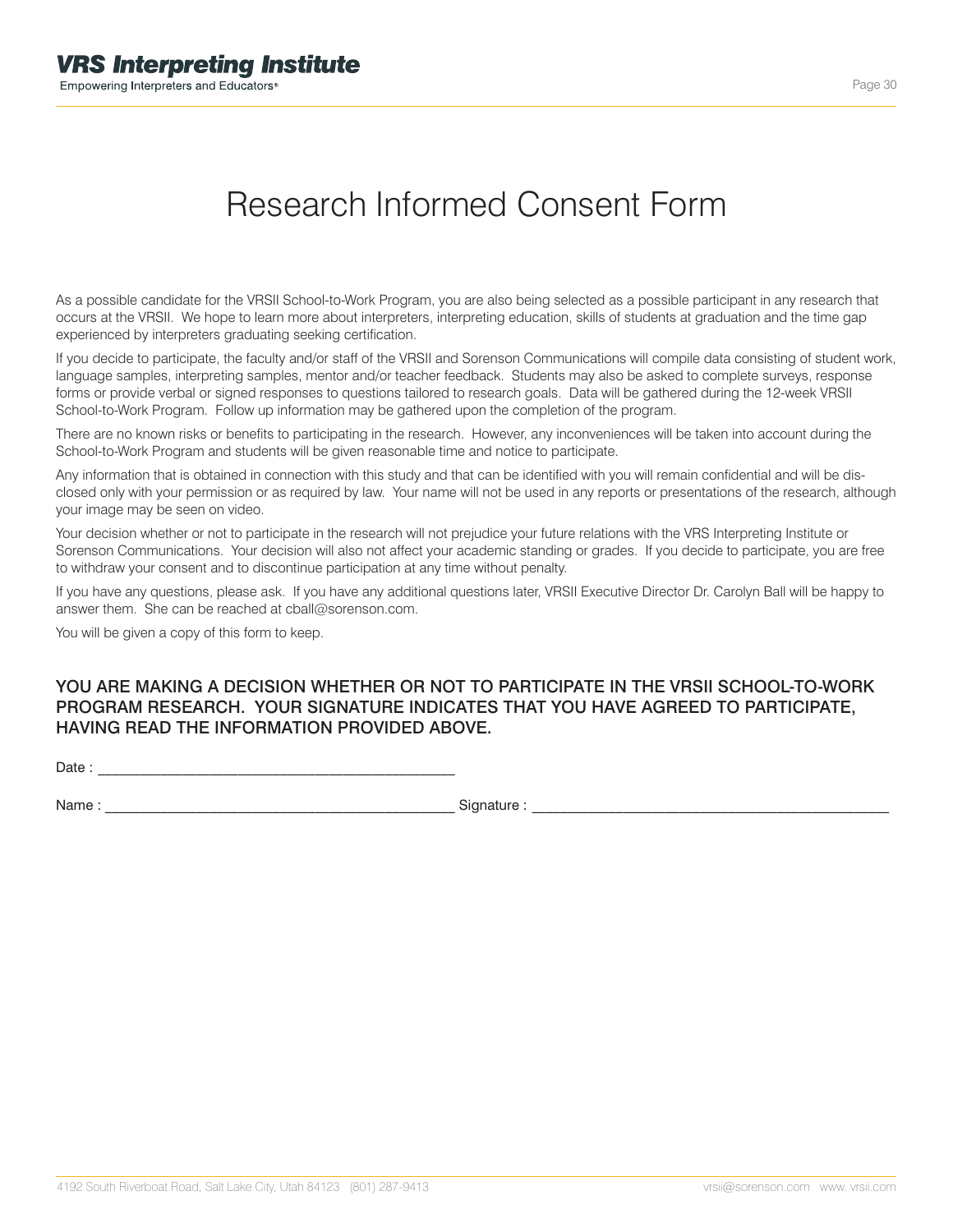# Participant's Release And Waiver Agreement

This Participant's Release and Waiver Agreement (the "Release") is entered into by and between Sorenson Communications, Inc., a Utah corporation, with offices located at 4192 South Riverboat Road, Salt Lake City, Utah 84123 USA and \_\_\_\_\_\_\_\_\_\_\_\_\_\_\_, an individual, with an address at **Participant**") **and the set of the set of the set of the set of the set of the set of the set of the set of the set of the set of the set of the set of the set of the set of the set of the set of the se** 

#### **Recitals**

Sorenson Communications, Inc. operates a Video Relay Services Interpreting Institute (hereinafter referred to as "VRSII"). Sorenson Communications, Inc. and its affiliated entities and assigns, including VRSII, (hereinafter referred to collectively as "Sorenson") desire to have the right to use the name, video, picture, and/or likeness of Participant in Sorenson's materials, including promotional materials. Participant desires to authorize such use and to release Sorenson Communications from any claims regarding Sorenson's use of Participant's name, video, picture and/or likeness.

#### 1. Grant Of Rights.

Participant hereby grants to Sorenson the following rights: (1) The right to take video and photographs of Participant; (2) The right to create, make, and use likenesses of Participant; (3) The right to use, reuse, publish, reproduce, and circulate such videos, photographs and likenesses of Participant, and the right to process such photographs and likenesses by any means, techniques, and media, for the purposes of creating, developing, commercializing, selling, distributing, marketing, promoting, and providing Sorenson's VRS Services and/or VRSII, whether on Sorenson's or a third party's Web site and promotional materials to the extent that such third parties are related to VRSII and/or Sorenson's VRS services and/or business; and (4) The right to use Participant's name and/or a fictitious name in conjunction with Participant's photographs and likenesses for the purposes of creating, developing, commercializing, selling, distributing, marketing, promoting, and providing Sorenson's VRS Services and/or VRSII. Sorenson's rights shall survive any expiration or termination of this Release.

2. Express Representations, Disclaimers, Releases, and Waivers. Consistent with Section 1, above, the following terms and conditions shall apply to this Release:

- A. Participant hereby fully and forever disclaims any and all rights it may have to such videos, photographs and likenesses, including but not limited to privacy and intellectual property rights, and the use of Participant's name and/or a fictitious name in conjunction therewith, and hereby further assigns any and all rights that he/she may have in all of the above to Sorenson.
- B. Participant, for himself/herself, his/her heirs, executors, administrators, assigns, and agents hereby fully and forever releases Sorenson with respect to any and all Claims relating in any manner to this Release, known or unknown which arise or accrue after this Release becomes effective to the extent such Claims arise from any matter within the scope of this Release.
- C. Sorenson agrees that under no circumstances, shall the videos, photographs or likenesses of Participant depict Participant engaged in any kind of illegal, sexual, or pornographic conduct, or depict Participant drinking alcohol or using tobacco.
- D. Participant and Sorenson agree that this Release is governed by the laws of the State of Utah, without regard to principles of conflicts of law, and that any and all disputes between the parties shall be resolved by compulsory, final, and binding arbitration conducted in Salt Lake City, Utah in accordance with the then current rules of the American Arbitration Association ("AAA").

| IN AGREEMENT, the parties sign this Release, effective | (date of Participant's signature). |
|--------------------------------------------------------|------------------------------------|
| Sorenson Communications, Inc.                          | Participant                        |

| Name:      | Name:       |
|------------|-------------|
| Signature: | Signature : |